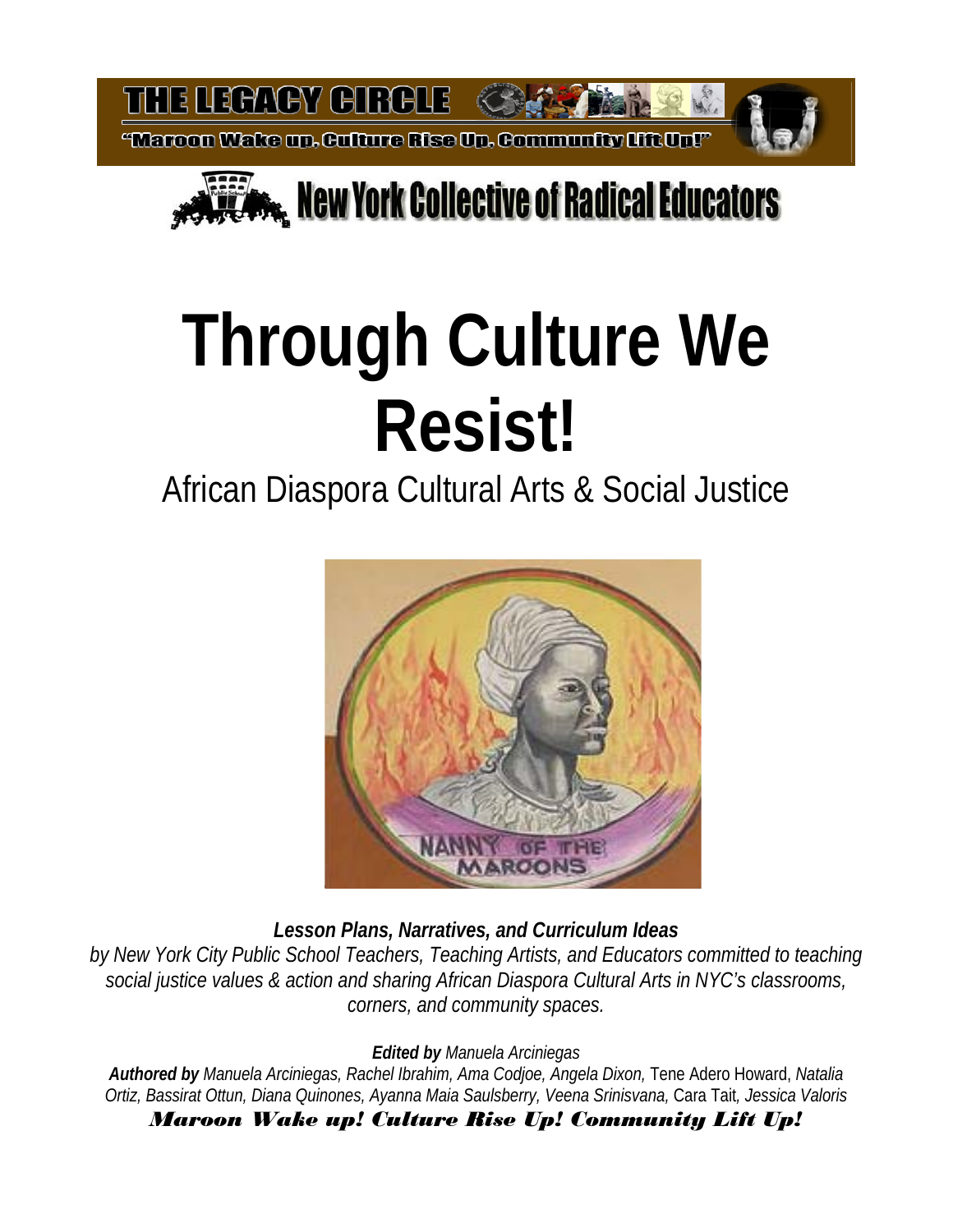#### **What is The Legacy Circle?**

**The Legacy Circle** is dedicated to empowering African Diaspora youth and adults in New York City through cultural arts education. Our goal is to awaken young people to their identity as African descendants and their legacy as leaders and Maroon Warriors. Our Training Institute will prepare African Diaspora teaching artists to initiate young people into grassroots action. It will impart tools for cultural arts educators such as leadership development and youth community organizing using arts and culture as the vehicle. Teaching artists will engage in residencies where youth will create cultural art pieces that affirm who they are and what they envision for their education and their communities. Youth will then use their art to organize for power in their villages. Our Youth and Teacher Circles will work together to spread social justice, community empowerment, and our legacies of maroon resistance. To Contact The Legacy Circle:

> Manuela Arciniegas, Director & Founder, c/o CCCADI 408 West 58 Street, New York, NY 10019, [Manuela@thelegacycircle.org,](mailto:Manuela@thelegacycircle.org) [www.thelegacycircle.org](http://www.thelegacycircle.org/), 212-307-7420 ext. 3012 or 646-924-7187.

#### **What is NYCoRE?**

New York Collective of Radical Educators (NYCoRE) is a group of public school educators committed to fighting for social justice in our school system and society at large, by organizing and mobilizing teachers, developing curriculum, and working with community, parent, and student organizations. We are educators who believe that education is an integral part of social change and that we must work both inside and outside the classroom because the struggle for justice does not end when the school bell rings

#### To contact NYCORE, email: [info@nycore.org](mailto:info@nycore.org)

#### **How this Resource Was Created.**

This book was created from the gatherings, conversations, and workshops of teachers, teaching artists, elders, social workers, organizers, and artists. The group was our Teacher's Circle and was called: "African Diaspora Cultural Arts Education and Social Justice in the Classroom Inquiry to Action Group". In this group, teachers and teaching artists worked together to learn about various cultural arts of the African Diaspora (Latin American, North American, Caribbean, and African) including music, dance, visual arts, theater, literacy and storytelling. Each week we introduced a new cultural art/artist, and teacher designed lesson plans tailored to their student's needs that address a social justice issue while teaching about the cultural art. The learning process was rooted in popular education, dialogue, peer exchanges, group coaching of individual teachers, artist and teacher partnerships, and personal exploration of the social justice issue as a point of departure to teaching youth. This group was facilitated by Manuela Arciniegas, Director of *The Legacy Circle*, cultural Diana Quinones, public school teacher of sixth graders at New Day Academy in the South Bronx, and 8 visiting teaching artists: Atiba Wilson, Julia Gutierrez-Rivera accompanied by Juan Gutierrez and Alexander LaSalle, Jose Figueroa, Luis Da Silva AKA Eli Efi, and Ayanna Saulsberry. We met weekly at the beautiful Baobab Tree, a community and African art gallery space founded by Philogene Vilmar and located in Harlem. We enjoyed our time together and believe so much in developing this work that we will continue to meet to see how we can keep moving our work forward.

#### **SPECIAL THANKS TO:**

**Our teaching artists who volunteered their time: ATIBA WILSON, JULIA GUTIERREZ, JUAN GUTIERREZ, ALEXANDER LASALLE, JOSE FIGUEROA, AYANNA MAIA SAULSBERRY, LUIS DA SILVA/ELI EFI, the New York City Social Justice Fellowship/NYU Wagner School of Public Leadership, The Baobab Tree a&nd PHILOGENE VILMAR, NYCORE Bree Picower, and Rocio Silverio.**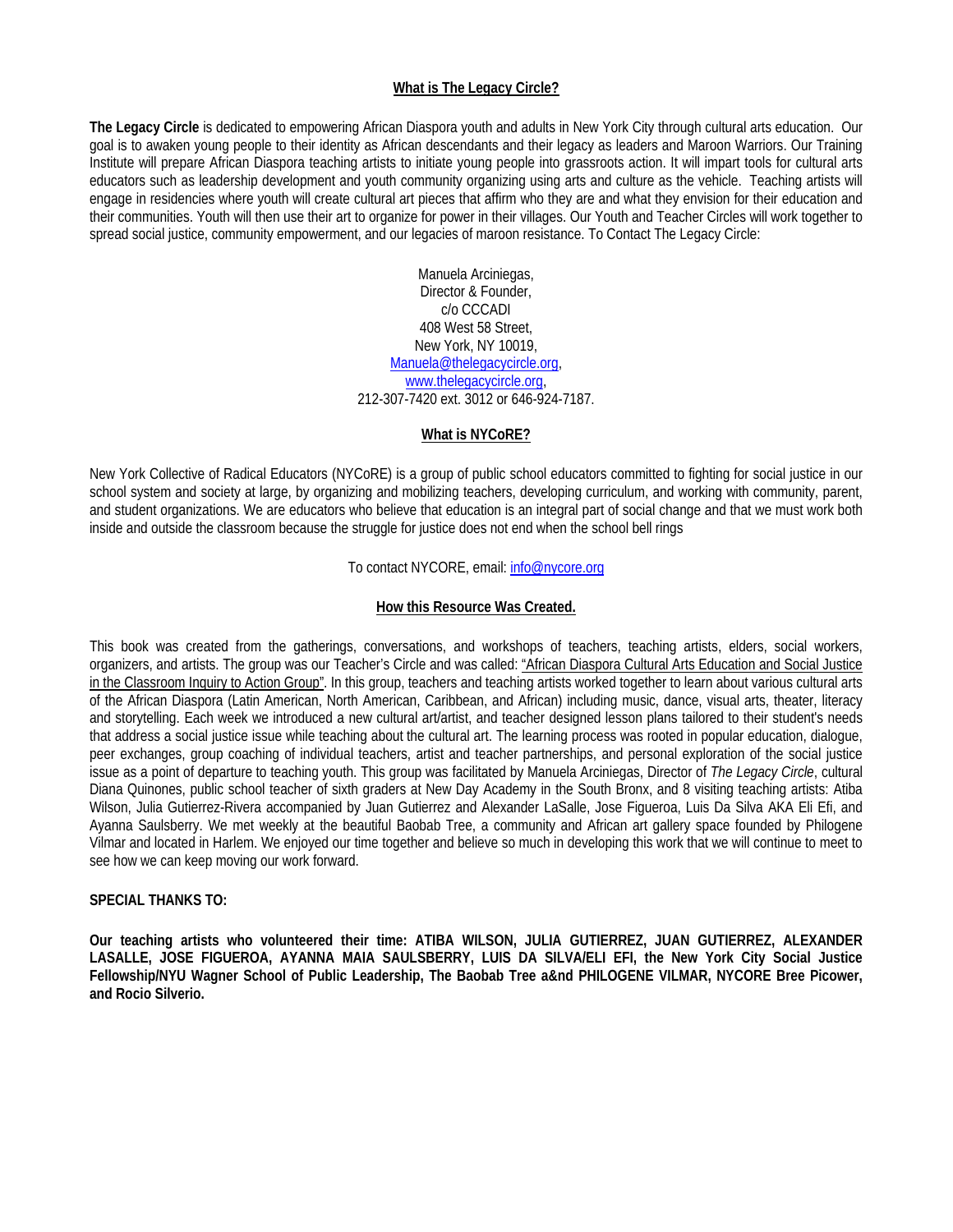## **Table of Contents:**

- **I. Introduction/Why We Made This Book** *by Rachel Ibrahim*
- **II. Our Approach** *by Manuela Arciniegas & Diana Quinones*
- **III. Lesson Plans, Narratives & Curriculum Ideas:** *by various authors*

**1. Music & Dance, Circle & Ritual Theme #1: Self-Love & Theme #2: Respect for Others, By Ama Codjoe** 

**2. The Power of Telling Stories: Tupac's Voice Theme #1: Self-Love & Acceptance Subject: English, Poetry and Storytelling, By Bassirat Ottun** 

**3. Telling our Stories Through Bomba & Plena Lyrics Theme #1: Self-Love & Acceptance English & History through Bomba & Plena Music & Song Writing by Diana Quinones** 

**4. "Nappy" Hair Read-Aloud Theme #1: Self Love & Acceptance Reading & Listening, By Veena Srinisvana** 

**5. African Orature and Storytelling Theme #2: Respect for Others, Storytelling, By Jessica Valoris** 

**6. Storytelling Justice Theme #3: Exploring issues of Social Justice Government High School Class, Courtroom Cases, & Storytelling by Natalia Ortiz** 

**7. Powerful Countries and War Theme #3: Exploring Issues of Social Justice History & War**, **Visual Arts Poster Making By Bassirat Ottun**

**8. Power and Dreams Workshop Theme #3: Exploring Issues of Social Justice & Power, T-Shirt Printing & Design by Ayanna Maia Saulsberry** 

**9. Dancing and Breaking Discrimination Theme #3: Exploring Social Justice & Understanding Discrimination Dance & History By Angela Dixon** 

**10. Examining the Experience of "***for colored girls"*  **Theme #4: Social Movements and Social Change & Theme #5: Taking Social Action Theater, Storytelling, and Young Women's Health By Tene Adero Howard** 

**11. Hearing the Messages in Music- Hip Hop: "What is your message?" Theme #5: Taking Social Action & Hip Hop, By Rachel Ibrahim** 

**12. Social Justice Movements: Making your Voice Heard Through the Media Theme #4: Social Movements & Social Change & Theme #5: Taking Social Action The Written Word for Social Action, by Cara Tait** 

*IV.* **Resource Directory: Teaching Artists, Teachers, & Community Spaces**  *compiled by Tene Howard.*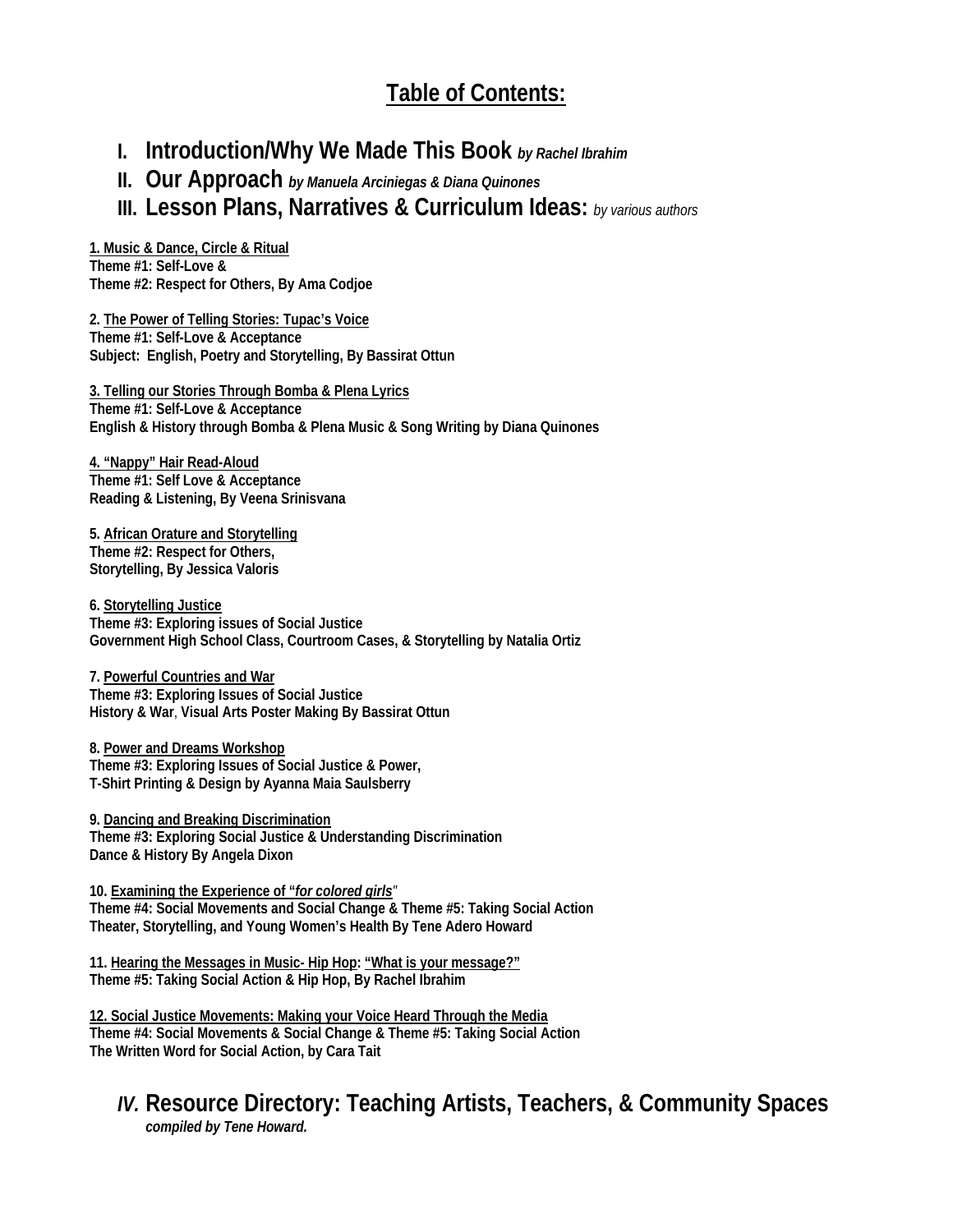## **Introduction**

#### African Diaspora Cultural Arts Education and Social Justice in the Classroom January 2007 – March 2007 *By Rachel Ibrahim*

15-20 women, mostly of African descent, gathered weekly to work towards a vision of social change. In unity, as a community of creative educators, we created a platform for self exploration through collaboration. Our ancestors responded to the thirst for solidarity and greater understanding about our cultural heritage of resistance by providing an opportunity for artistic celebration and sharing. Our minds and bodies were used to reunite souls of a common home.

We shared our stories and danced to music that links our pasts. We explored how lyrics created a movement, embraced our similarities, and learned how to wear what we think and feel with pride. Through this group we found ways in which to channel our expanded knowledge into the minds, hearts, and spirits of the future.

We will raise awareness in ourselves, our youth and our communities. We will create opportunities for our young people to tell their stories and fight the oppression brought upon us from centuries ago. We will help them view themselves as beautiful and powerful. We will teach them to demand that society view them this way as well. *Alone we are made to believe we are weak. As a collective we are unstoppable.* 

This resource book of ideas, people, literature, sources, and lesson plans will remind us that community and help is one call, email, conversation, gathering or text message away.

## **Our young people deserve to know-**

## **may we give them the opportunity.**

# **Our young people have the ability to make change-**

## **may we model it and provide them with the tools to do so.**

--by Rachel Ibrahim on behalf of our group of teachers, educators and teaching artists. NOTE: There are members of our group who could not join us for this picture!

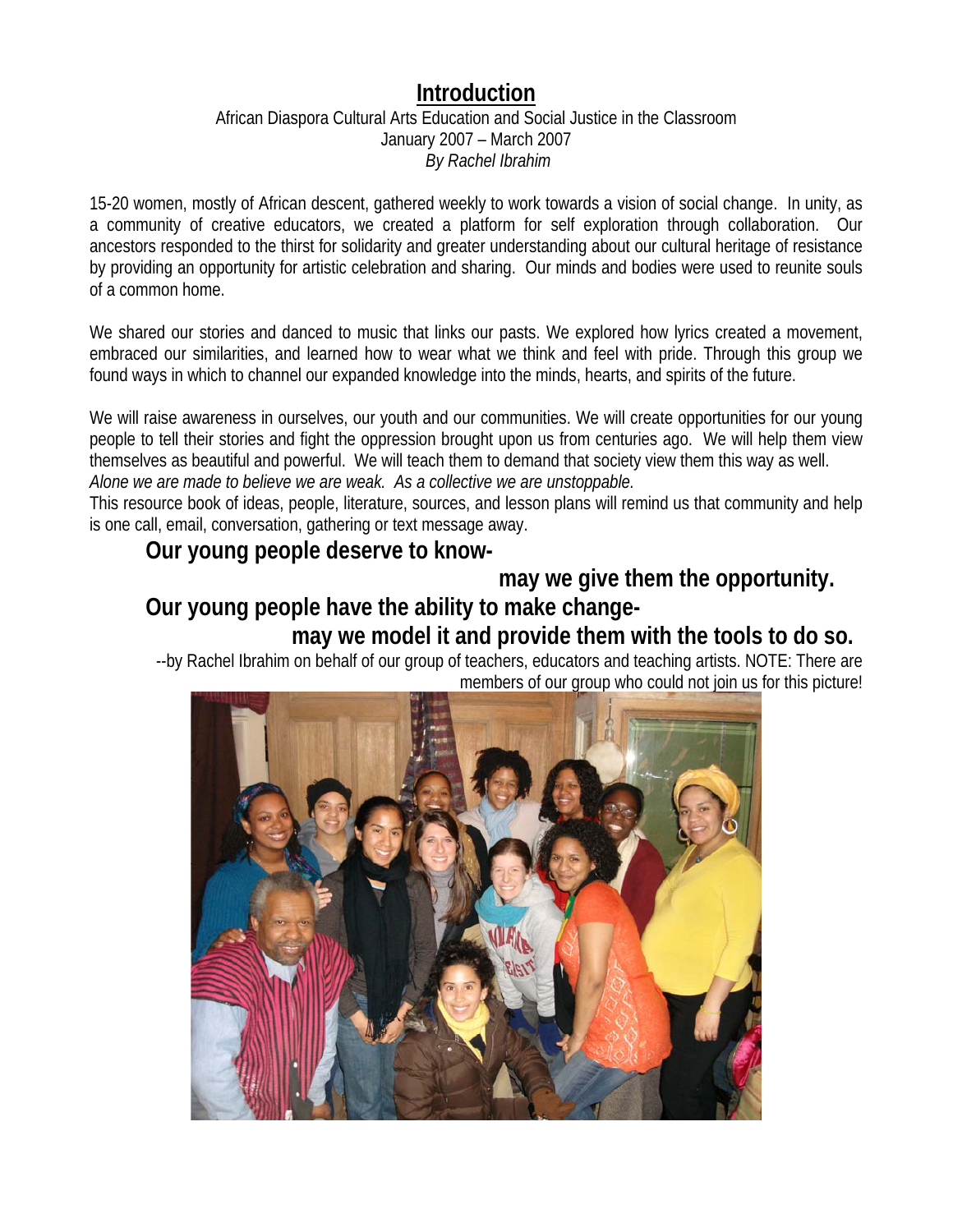#### **Our Approach**

#### *By Manuela Arciniegas & Diana Quinones*

**One of the primary obstacles we have found facing our youth is a lack of knowledge of themselves, their power, and the rich legacy they possess as leaders and fighters for social justice. As educators, we have a unique platform and opportunity to launch a process of self-discovery and growth that will help youth step into their legacy as maroon warriors and creators of their own destinies.** 

**Our group brought together teachers, teaching artists, and educators who wanted to learn and directly experience the cultural arts of the African Diaspora. We organized a series of workshops that would provide group members with firsthand contact with the teaching artists and practitioners of diverse cultural arts of African diaspora. New York City's public school curriculum does not require that it's close to 75% Black and Latino students learn about the cultural arts of their respective backgrounds. A Bill & Melinda Gates Foundation Study found that almost 1 out of 2 Black and Latino youth drop out or are pushed out of public schools, and the primary reason these youth cite for leaving is BOREDOM—the irrelevant content, teaching styles, testing, and purpose behind what teachers are mandated to teach youth. We felt that if we could make the curriculums and learning experiences relevant and respectful of the lives and cultural backgrounds of youth, and connect it to their daily realities or obstacles youth face, we could provide the youth with meaningful educational opportunities that would actually help them love learning, love themselves, and use their knowledge to help their communities.** 

**Our journey was one of creating connections and promoting the unity of people of African descent. Once we saw that African ancestry can be found all over the world, we focused on the countries of origin of the many Latino, African, African American, and Caribbean youth in our classrooms. We selected 5 places and 5 diverse art forms:** 

- 
- 
- **Puerto Rico Bomba Dance**
- 
- 

 **Africa** *Oral Arts:* **Storytelling Dominican Republic/Haiti** *Performing Arts:* **Gaga/Rara Music Brazil** Brazil **Hop Music & Culture United States** *Visual Arts:* **T-Shirt Design & Printmaking** 

**Prior to arriving to each class we read articles, visited websites, and viewed materials on-line introducing us to the teaching artist who was coming and giving us background about their particular cultural art that week. Each teaching artist partnered with a schoolteacher and held a conference call where they learned about each other—one learned about the cultural art and the other learned about the academic and development content youth needed. We used as our foundation the 5 points of Social Justice Education shared with us by Bree Picower. These points served as themes to guide our learning and sharing about the cultural art and the creation of our lesson plans. The teaching artist then prepared an introductory lesson on the cultural art and the classroom teacher/teaching artist prepared lesson plans, activities, or curriculum ideas that brough the art and the social justice themes together.** 

**The 5 points of Social Justice Education were:** 

- **Self-Love & Acceptance**
- **Respect for Others**
- **Exploring Issues of Social Justice**
- **Social Movements and Social Change**
- **Taking Social Action**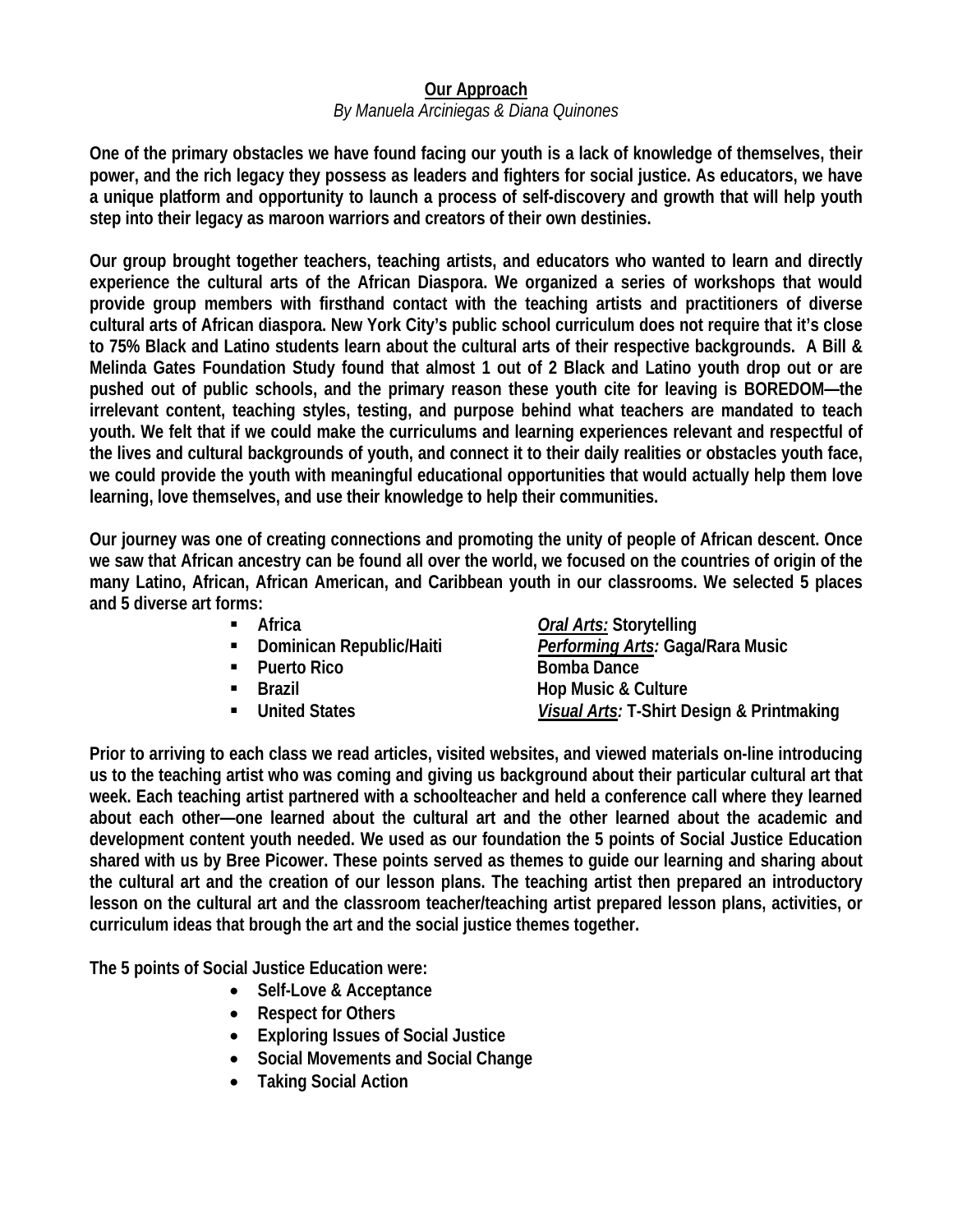**At the beginning of each workshop, we checked in over snacks about the needs of our students and our experiences that week in our classrooms. Then we engaged in activities that addressed the Social Justice Education points for that week, from reflecting to how moments of reducing or building self-hatred, to sharing our most empowering educational experiences. We sought to engage ourselves in the journey of empowerment we wanted to create for our youth.** 

**During the first half of the workshop, the teaching artist provided us with the historical, cultural, artistic, and political background behind the art or behind their personal journey in learning and teaching the art form. Then we directly experienced the art form by participating in telling the stories, in dancing to the**  *barriles* **of** *Bomba***, in clapping and playing the bell to the** *rara/gaga***, or by designing our own t-shirt idea. At the end of each workshop we brainstormed ways together about how we could teach that week's social justice theme, cultural art, and connect it to our student's academic and personal needs. At the end we shared points of affirmation and encouragement for the week to follow.** 

**Throughout our preparation time before engaging in our cultural arts workshop, we shared various skills and ideas such as learning about power and deconstructing the pyramid of power in capitalist societies and helping our youth learn about and analyze various types of power. We also talked about the strategies for affecting social change and learned about the difference between providing a social service, advocating on behalf of someone else, or empowering those directly affected to lead and organize for long-term institutional change that will permanently erase the problem a community faces. We also tried to include resources for teaching artists and new teachers who have never designed lesson plans or curriculums before, providing them with templates from Curriculum by Design and Gardner's Multiple Intelligences.** 

**We selected our final project to be this book of resources, lesson plans, and curriculum ideas as a way to encourage other teachers and educators to create learning experiences that help youth become leaders, grow their personal and community power, and create long-term institutional change. These ideas and lessons are the beginning of what we hope will be youth-led community organizing campaigns to permanently address the problems youth face. By providing information and support to teaching artists, we hope to make a difference in the lives of your youth!** 

**We welcome your thoughts, contributions, and your participation in this movement.** 

**Sincerely,** 

**Manuela Arciniegas, Diana Quinones & Our Teacher's Circle THE LEGACY CIRCLE, [Manuela@thelegacycircle.org](mailto:Manuela@thelegacycircle.org)**





*This group was facilitated by Manuela Arciniegas, Director of* The Legacy Circle*, arts organizer, Afro-Caribbean traditional musician, and mother, and Diana Quinones, cultural worker, public school teacher at New Day Academy in the South Bronx, and mother.*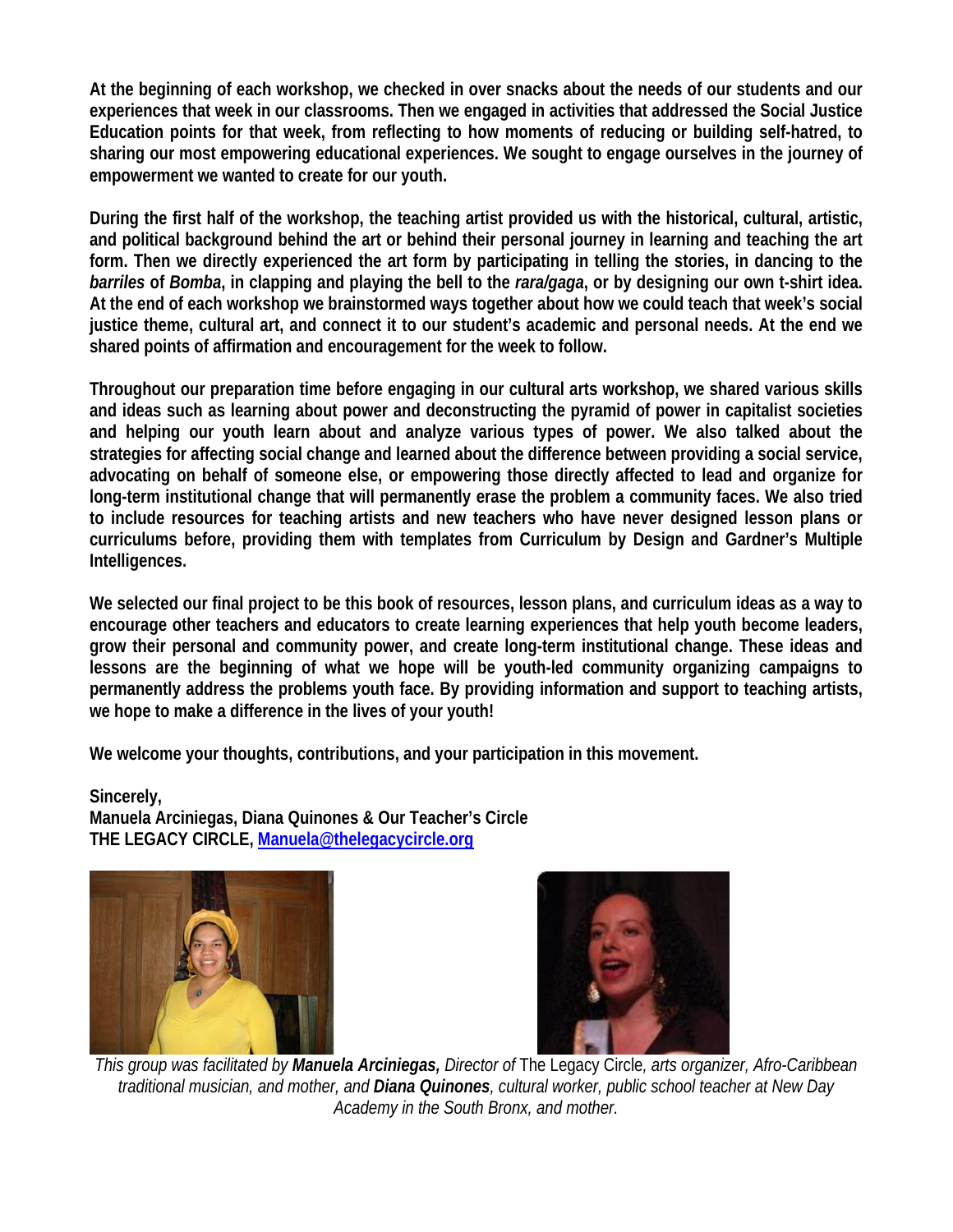#### **Music & Dance, Circle & Ritual Theme #1: Self-Love & Theme #2: Respect for Others By Ama Codjoe**



*Ama Codjoe is originally from Youngstown, Ohio with roots in Memphis and Accra. She received her BA in English from Brown University, and was a Presidential Fellow at Ohio State University where she received her M.F.A. in Dance Performance. She has performed works by contemporary choreographers such as Rennie Harris and classic modern dance pioneers such as Pearl E. Primus. Her performance and research center around the question: "What is the role of dance in black liberation movements?"* 

During the course of our itags, I have thought a lot about ritual in the classroom inspired primarily by the Haitian/Dominican Gaga traditions we learned about or experienced. Ritual as a theme was integrated into all of our circles. We began our first storytelling experience together by pouring libations and with an attention to our ancestors. But what I began to think about differently after hearing about Gaga (specifically it was hearing about how folks would call each other out, put their neighbor's business into the street through song), was the question: "How can rituals sustain a classroom community?" I began to envision spaces where young people could come into a circle of music and dance and dance out frustration, anger, joy, or resolve some issue/beef that they may have with their brother or sister classmate. I also have the image of a young boy angry, fists gnarled, who instead of leaving the classroom or picking a fight, goes to the corner of the classroom and starts drumming. I don't have my own classroom now, but I imagine how cool it would be to have known systems and rituals put in place in order to keep balance in the community.

I have been able to implement these reflections into the routines of one of my dance classes that I teach once a week to ninth graders. The big idea for the class is Sankofa. Students are learning dancing from West Africa and the Caribbean. The dance curriculum focuses on roots, African culture, and self-love. We have circles at the end of each class where students are able to dance by themselves or with others using movements that they have learned in class. At the beginning of class, in a circle we say the following passage using call and response. Each week the caller or leading voice changes.

> *In this circle of dance we will learn together We will treat each other as brother and sister We will look to our past for lessons We will give our best in the present We will envision our future We offer our intentions now Let this circle be unbroken.*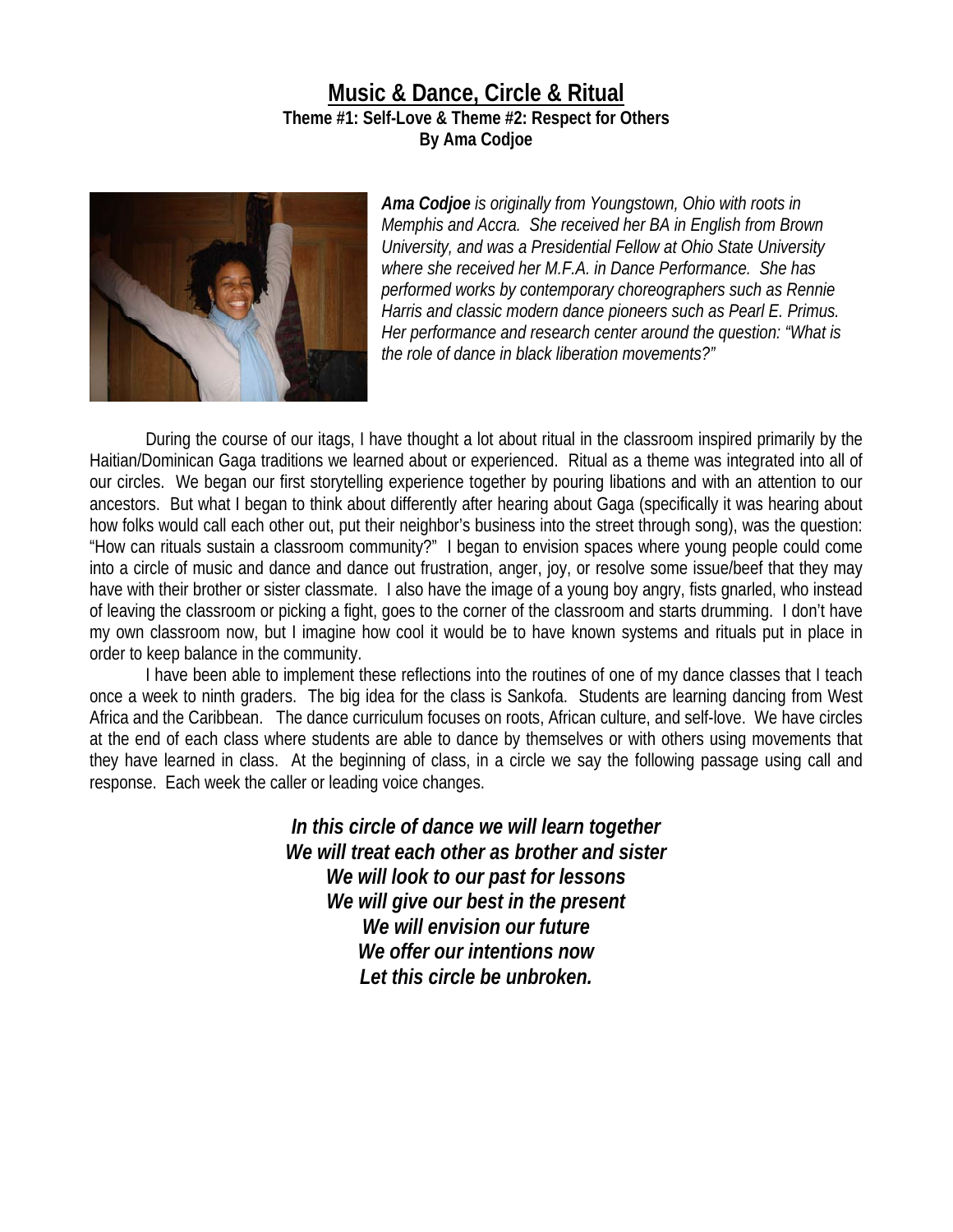#### **The Power of Telling Stories: Tupac's Voice Theme #1: Self-Love & Acceptance Subject: English (Poetry/Arts) By Bassirat Ottun**



*Basirat Ottun is originally from Rhode Island and is of Nigerian heritage. She is proud of her Yoruba roots. She is currently in her second year teaching special education at MS 352 Ebbets Field Middle School. Prior to teaching, she was a enrolled at Brown University majoring in Sociology and Ethnic Studies. Her interests include theater, poetry, and spoken expression. She believes in the power of stories and is passionate about making sure her students know their histories and know the power of their collective voice.* 

*Basirat's students are a dynamic bunch residing in Crown Heights, Brooklyn. A majority of her students have Caribbean roots and identify as Black, Latino, or Asian. Her students range in age from 13 to 15 and are the mist of beginning to figure out who they are as they prepare to enter high school. Generally, they are* 

*an outspoken, energetic, passionate, and loving group. They have a lot to say and are waiting to be heard by those that will be listen.* 

**Connection Question:** What are the various ways people tell stories?

*Pre-Activity:* Who are you? Students will make a list of the various roles that make up who they are. Teacher can model. (i.e. Female, Daughter, Black, African) Then students will create a list of the characteristics of those w/ power as they imagine. Students will be asked to compare the lists and make correlations if applicable

Then we shall proceed with…

Looking at lyrics/poetry as one form of story telling

**Motivation**: Tupac Song Changes (We will look at how Tupac tells a story through this song. Students will elaborate on what story Tupac is telling and who his audience is.)

#### **Mini Lesson:** *The Power of Telling Stories* (Brainstorm on chart paper)

*Questions to discuss:* What is the significance of telling stories? Who actually creates stories? Do stories have to be real in order to relate to them? Do stories reflect themes in real life? What do we gain from hearing and telling stories?

After analyzing Tupac's song, we will begin to talk about how we can tell our own stories through written, oral, and visual methods.

Students will then begin their mission: Students will depict the message of power and how it affects one individually and collectively. (Students may choose to focus on different groups they belong to: student, ethnicity, gender, etc.)

**Project:** Students are going to create their own stories (Can be done individually or in groups of no more than three individuals. Students can choose to make their stories either fiction or non-fiction. If they choose to make it fiction then they should incorporate significant real life themes that are important to them)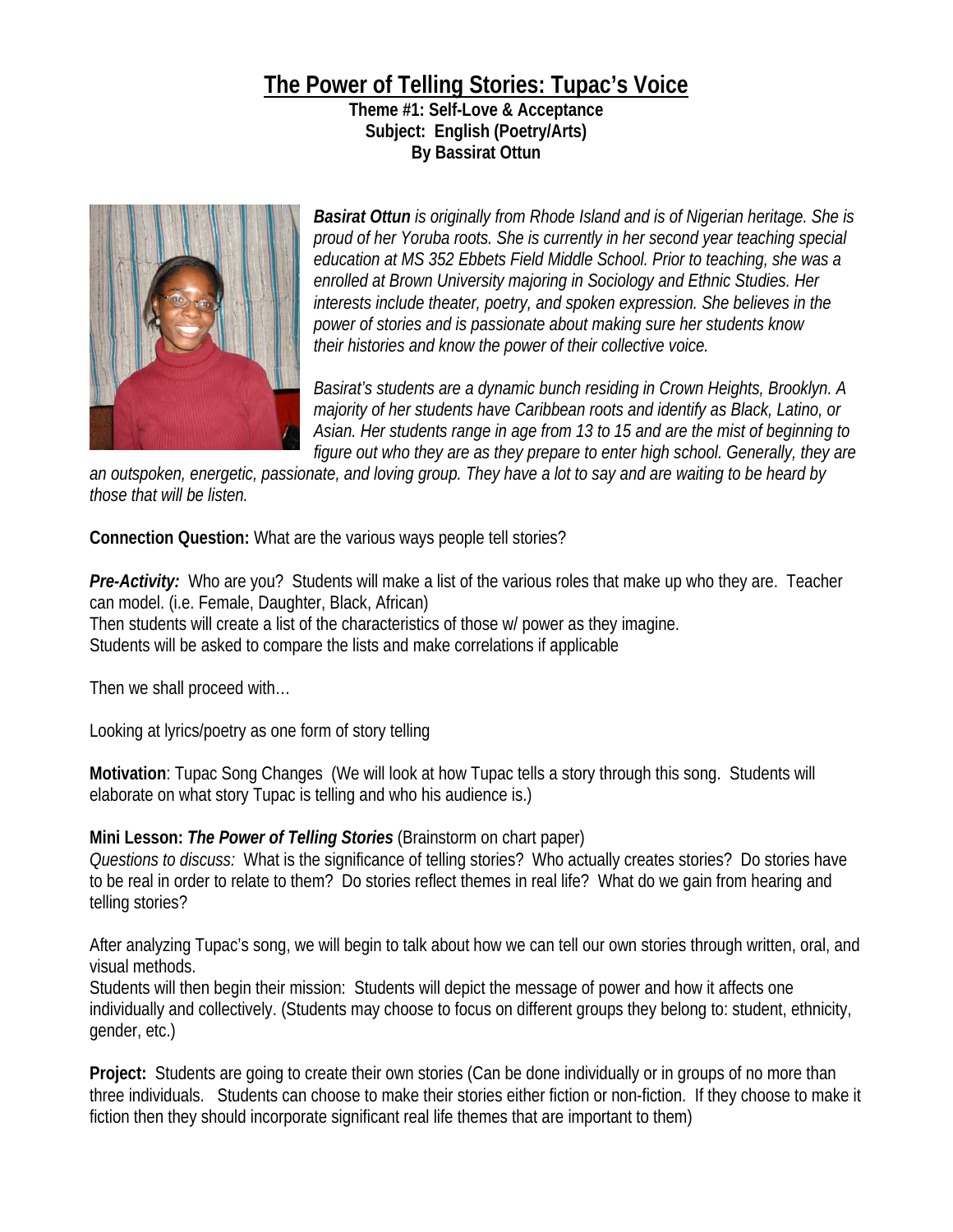## **Afro-Puerto Rican Bomba & Plena: Telling & Writing Our Stories in Community Theme #1: Self Love & Acceptance Writing & History by Diana Quinones**



*Diana Quinones* is a Humanities teacher at New Day Academy in the South Bronx. She is also a musician of Afro-Puerto Rican and Dominican traditional music and the proud mother of a powerful 2.5 year old little girl. Hailing from California, she is dedicated to social justice, cultural arts, and education. Diana is of Puerto Rican and Jewish background.

The following is an excerpt from a grant I recently applied for and am hoping to get! I thought it would be helpful just for thinking about why cultural arts are important and exploring opportunities to use it in our classrooms. I also can't express enough how collaboration, reflection, and sharing in our ITAG/Legacy Group has rejuvenated my interest in teaching. I hope our work together continues….

#### **Fellowship Rationale and Purpose:**

As a Humanities teacher I am responsible for teaching Social Studies and English Language Arts. I have found that my students are most engaged when making a direct connection to the subject that we are studying. Music has always been a topic that my students respond to. I have noticed that my students have limited opportunities to engage in music and to see the connections between music and history. I have daydreamed about creating a curriculum that would join art and music to social studies and history. I believe that such a curriculum would motivate students to learn, especially if the art and music was a reflection of their community and culture.

 Thus I would like to develop a curriculum that reflects the culture of my students living in the South Bronx who are Puerto Rican and African American. I have noticed that many of my students do not see connections between their cultures, and focus instead on divisions. I would like to help students understand how music relates to our lives and can be used as a lens to understand the history and culture of a community. In addition, I would like to help students examine how music and dance tell stories. Storytelling is especially evident in the folk music of the cultural groups of my students.

I would like to do this by researching the Bomba and Plena musical genres of Puerto Rico. Bomba and Plena music consist of drumming, singing, and dancing and are heavily influenced by the enslaved Africans brought to Puerto Rico from West Africa. These genres have many similarities to African American music. As a result studying Bomba and Plena music and dance is one way for students to concretely build bridges between African American and Puerto Rican students.

Both Bomba and Plena incorporate a popular form of call and response singing with lyrics that tell stories of everyday life in Puerto Rico. This music was outlawed in the past when drumming by slaves was prohibited. It tells the story of how Puerto Ricans created a new music and culture when African, Spanish, and Taino Indian cultures mixed together.

I want to study this music and dance in Puerto Rico and develop lessons that will teach students about the history of the Caribbean and Puerto Rico through hands on drumming and dance.

#### **Student Growth and Learning:**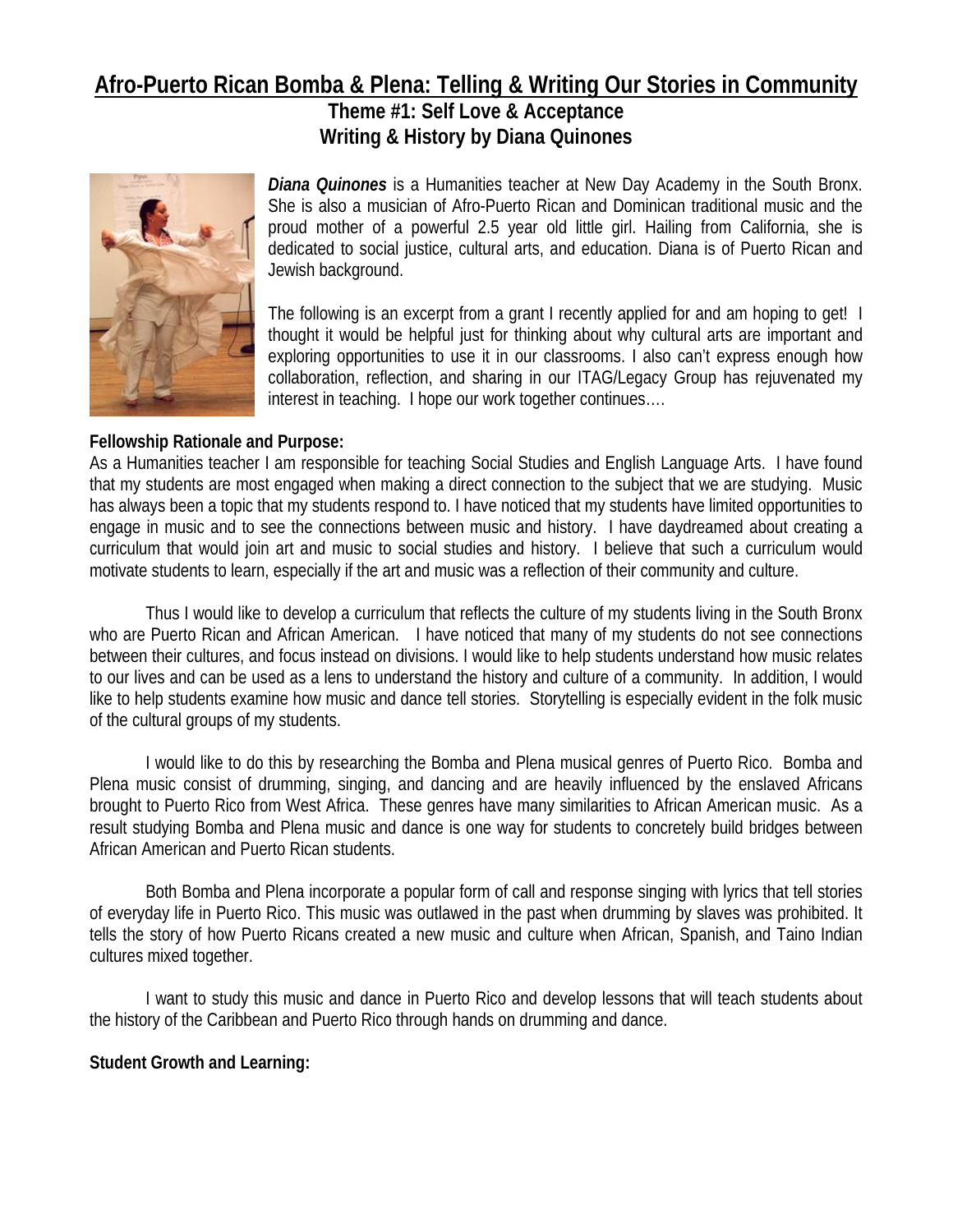I really believe that when students learn about their own history and culture they experience a sense of pride and which in turn lays a foundation for being open to learning about other cultures. I feel that in the South Bronx there are not enough positive representations of Puerto Ricans and of other people of African descent.

Students will gain an understanding of their own history and in the process develop an appreciation for the history and culture of other groups. They will realize that we all have a story to tell and that history and culture is all around us. They will have an opportunity to look at history through music, dance, and oral history instead of what they typically experience- history as something from the past. Students will also understand that enslaved Africans resisted and were resourceful and thus, they will develop multiple perspectives of slavery. Students will learn that history is not only in textbooks but also can be found in music and dance. Students will also learn to connect the past with the present.

#### **Benefits to School Community:**

I will share lessons, stories, cultural artifacts, and more with other teachers, creating a school wide culminating celebration and performance. Many teachers in the South Bronx talk about how students are not motivated to learn and are not engaged; this fellowship will enable me to create and model classroom experiences that are engaging and relevant to students lives. My fellowship will extend to the community when students interview their own families and learn about the role that music has played in their own family histories.

#### **Curricular Unit:**

Students will have an understanding of the African influence in Puerto Rico, the origins the Bomba and Plena in Puerto Rico, the history of slavery in Puerto Rico and its impact on Puerto Rican Culture. Students will understand how Bomba and Plena can be used as a lens to understand the history, culture, and everyday life experiences of the people of Puerto Rico. Students will have the opportunity to play percussive instruments and have a basic understanding of song and dance.

The following is an outline of the learning experiences students will encounter:

1. The African Influence in Puerto Rico West African Culture and Music Transatlantic Slave Trade Activity: Slide show, mapping, listening to musical recordings

2. Understanding History through the Lens of Music Music as Story telling The Life of Enslaved Africans in Puerto Rico and its Influence on Puerto Rican Music Activity: Read and view interviews from Puerto Rico, conduct family oral history interviews, journal writing, discussion, identify similarities between Puerto Rican and African music.

3. The History of Bomba and Plena in Puerto Rico How did it evolve? What instruments are used? Where did they come from? Activity: Examine resources available to slaves to create instruments, how has instrumentation changed over time, explore influences of Bomba and Plena on other contemporary forms of music such as Salsa, Hip Hop, and Reggaeton;

4. Bomba and Plena 101 Fundamentals of Music Fundamentals of Drumming Multiple Rhythms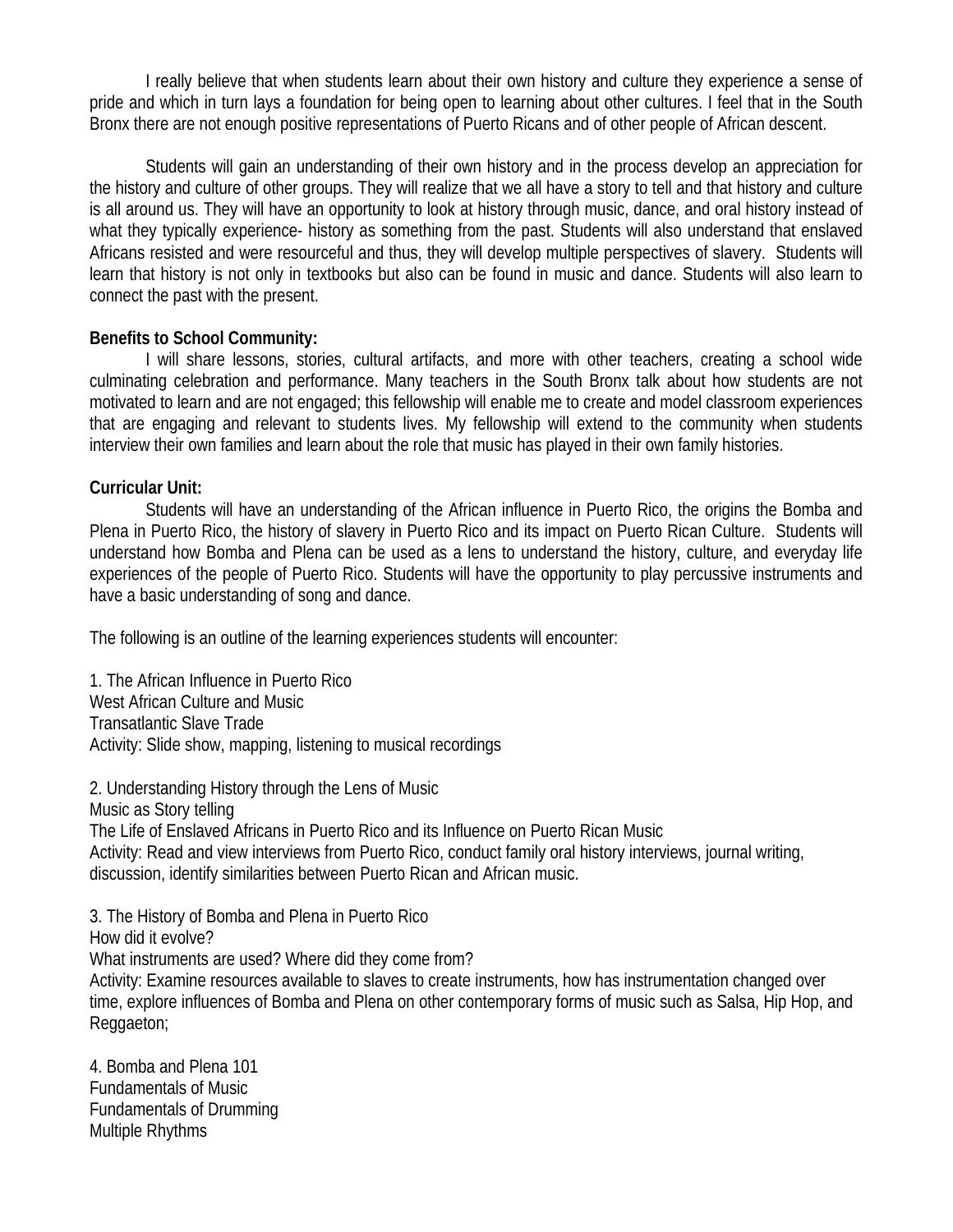Elements of Puerto Rican Dance Lead Drummer and Dance Interactions Singing as a Reflection of Life Call and Response Traditions Activity: Exploratory Series-Hands on Experience of Drumming, Dancing, and Singing

5. Culminating Experience and Celebration:

**Activity**: Students will analyze song lyrics and in groups write their own Bomba and Plena songs. Students will also plan a culminating music and dance performance for peers, staff, and parents. Students will reflect in journal writing on their learning process and how their understanding of history and music has changed.

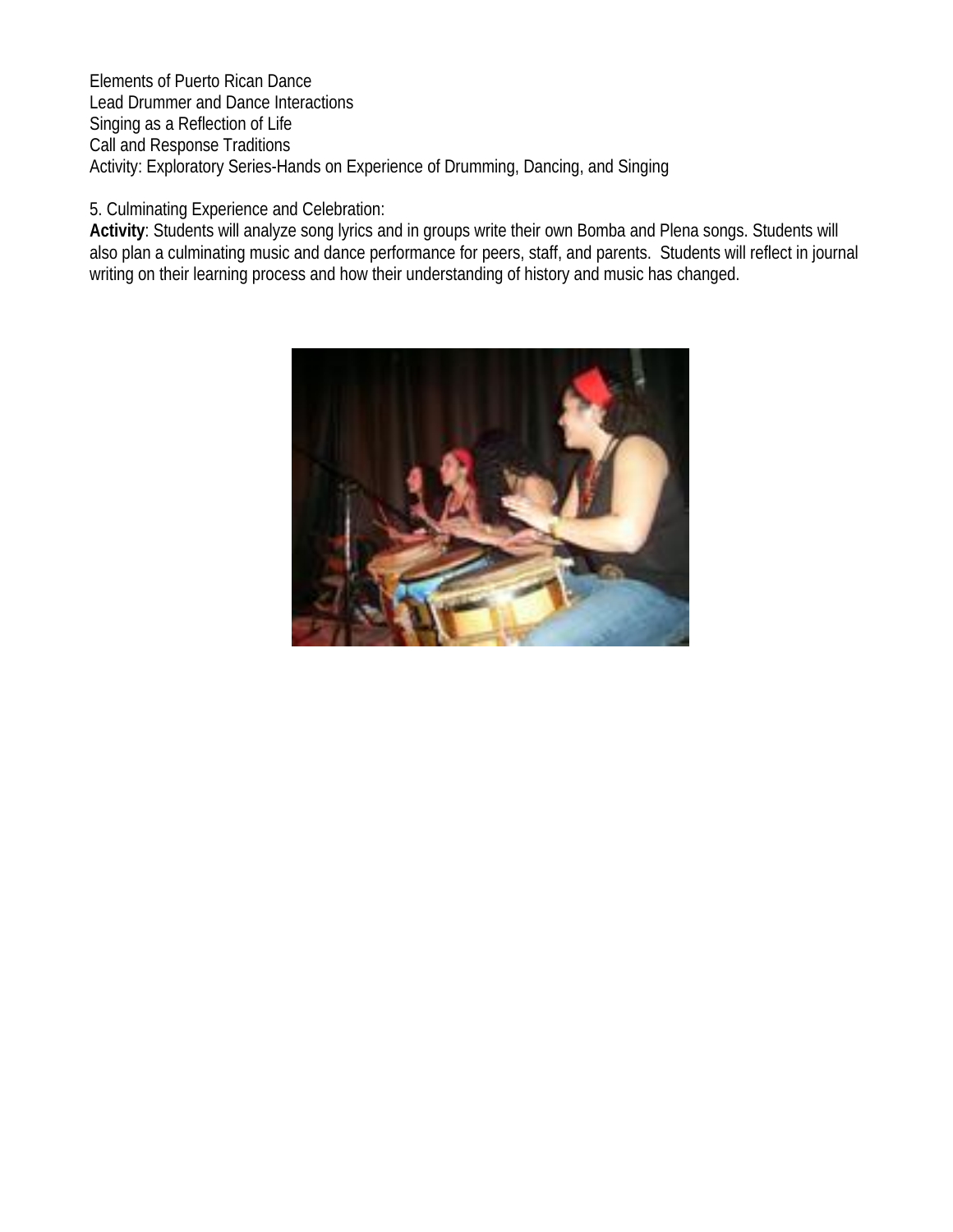## **Nappy Hair Read Aloud**

#### *Theme #1: Self Love and Acceptance By Veena Srinivasa*

*Veena Srinivasa is a first year teacher at Achievement First Charter School. This is our second year, so the elementary is only K-2 and will grow as our students grow. I co-teach a class of 28 second graders. Almost all are first generation from the West Indies—Trinidad, Tobago, Jamaica and Barbados .This year our school-wide social studies curriculum is dedicated to giving students a sense of identity understanding their cultural heritage. We've had great help from parents, teachers and administrators in hosting a cultural fair, creating a patchwork construction paper quilt, and putting on a black history performance with songs, readings, and dance.* 

## **FIVE-STEP LESSON PLAN**

| PRE-PLANNING: KNOW,        | OBJECTIVE.                                                                                                                           | CONNECTION TO THE BIG GOAL.                                          |                              |  |
|----------------------------|--------------------------------------------------------------------------------------------------------------------------------------|----------------------------------------------------------------------|------------------------------|--|
|                            | What will your students be able to do? $\square$                                                                                     | How does the objective connect to the summer (big) goal? $\Box$      |                              |  |
|                            | We will discuss the idea of beauty by reading                                                                                        | Students will understand that different things make different people |                              |  |
|                            | and responding to Nappy Hair.                                                                                                        | beautiful, and that we are ALL beautiful in our own way.             |                              |  |
|                            |                                                                                                                                      |                                                                      |                              |  |
|                            | ASSESSMENT.                                                                                                                          |                                                                      |                              |  |
|                            | How will you know whether your students have made progress toward the objective? $\Box$ How and when will you assess mastery? $\Box$ |                                                                      |                              |  |
|                            | SW respond to story using the prompt, "What makes someone beautiful?"                                                                |                                                                      |                              |  |
|                            | <b>KEY POINTS.</b>                                                                                                                   |                                                                      |                              |  |
|                            | We all look different, and we are all beautiful in our own ways. Skin, noses, eyes, height, weight, etc.<br>1.                       |                                                                      |                              |  |
|                            | Read Nappy Hair and discuss the feelings of the main character<br>2.                                                                 |                                                                      |                              |  |
|                            | respond to text with writing prompt<br>3.                                                                                            |                                                                      |                              |  |
|                            | OPENING. (5 min.)                                                                                                                    |                                                                      | <b>MATERIALS.</b>            |  |
|                            | Student volunteers: What is something that is beautiful about __? About __? How are                                                  |                                                                      | Nappy Hair by Caroline       |  |
|                            | they the same? Different? (focus on height, hair, etc.) Emphasize that each person looks                                             |                                                                      | Herron                       |  |
|                            | different, but they are all special and beautiful in their own way. We look different on the                                         |                                                                      |                              |  |
|                            | outside, but what about on the inside? We all have blood that's the same color, feelings,                                            | Sentence strips with vocab.                                          |                              |  |
|                            | things that we're proud of                                                                                                           |                                                                      |                              |  |
|                            | INTRODUCTION TO NEW MATERIAL. (8 min.)                                                                                               |                                                                      |                              |  |
|                            | Today we're going to read a story about a girl with some crazy, curly, kinky, nappy hair. In                                         |                                                                      | <b>XEROX:</b> Writing prompt |  |
|                            | this story, the little girl Brenda is at a family picnic and her uncle starts talking about her                                      |                                                                      | paper                        |  |
| <b>GO</b><br>LESSON CYLCE: | hair, and everyone in her family jumps in between the uncle's story. Sometimes it seems like                                         |                                                                      |                              |  |
|                            | her family is making fun of her hair, but maybe by the end of the story we'll have a different                                       | Globe                                                                |                              |  |
|                            | idea bout it. I talked to Ms. Shoop over the weekend and she said told me that last year you                                         |                                                                      |                              |  |
|                            | loved this story. It's a new story for some of you, so if you know what happens, shhhh!                                              |                                                                      |                              |  |
|                            | Don't tell!                                                                                                                          |                                                                      |                              |  |
|                            | You job is to say some of the lines that the family members say in between the uncle's story.                                        |                                                                      |                              |  |
|                            | I'll read the line first, and then give you all the signal to repeat the line.                                                       |                                                                      |                              |  |
|                            | Before reading: vocabulary                                                                                                           |                                                                      |                              |  |
|                            | Nappy: This type of hair is tightly coiled, with a thick appearance and feel; sub-saharan                                            |                                                                      |                              |  |
|                            | African peoples.                                                                                                                     |                                                                      |                              |  |
|                            | Ashamed: feeling uncomfortable or embarrassed; feeling like you're not good enough. I feel                                           |                                                                      |                              |  |
|                            | ashamed of myself when I hurt my teammates feelings.                                                                                 |                                                                      |                              |  |
|                            | Intentional: on purpose I intentionally                                                                                              |                                                                      |                              |  |
|                            | Ornery: mean, bad-tempered<br>An act of God: a really big natural event that couldn't be predicted                                   |                                                                      |                              |  |
|                            | A rose among a thousand thorns: something beautiful in a world with a lot of bad things                                              |                                                                      |                              |  |
|                            | <b>GUIDED PRACTICE.</b> (20 min.)                                                                                                    |                                                                      |                              |  |
|                            |                                                                                                                                      |                                                                      |                              |  |
|                            | Read and participate in story.                                                                                                       |                                                                      |                              |  |
|                            | Create a T-chart: what makes someone beautiful? Physical traits, personality traits                                                  |                                                                      |                              |  |
|                            | INDEPENDENT PRACTICE. (10 min.)                                                                                                      |                                                                      |                              |  |
|                            | Students respond to prompt: What makes someone beautiful?                                                                            |                                                                      |                              |  |
|                            | CLOSING. (2 min.)                                                                                                                    |                                                                      |                              |  |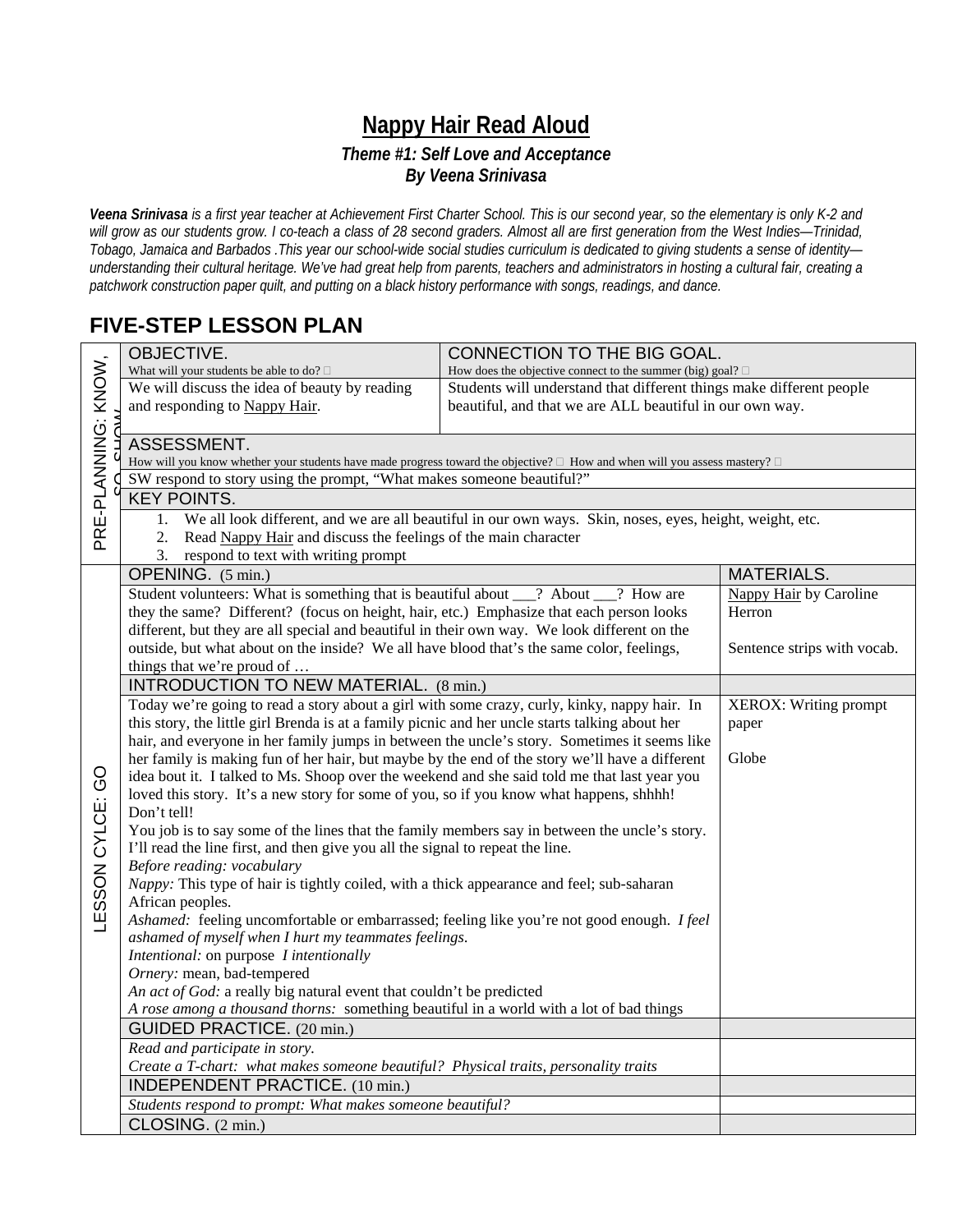| Share out                                                                                   |  |
|---------------------------------------------------------------------------------------------|--|
| Later this afternoon each of you will have a chance to share something that makes you       |  |
| beautiful – something that makes you a brilliant and beautiful rose. This will be part of a |  |
| project that the whole school will participate in.                                          |  |

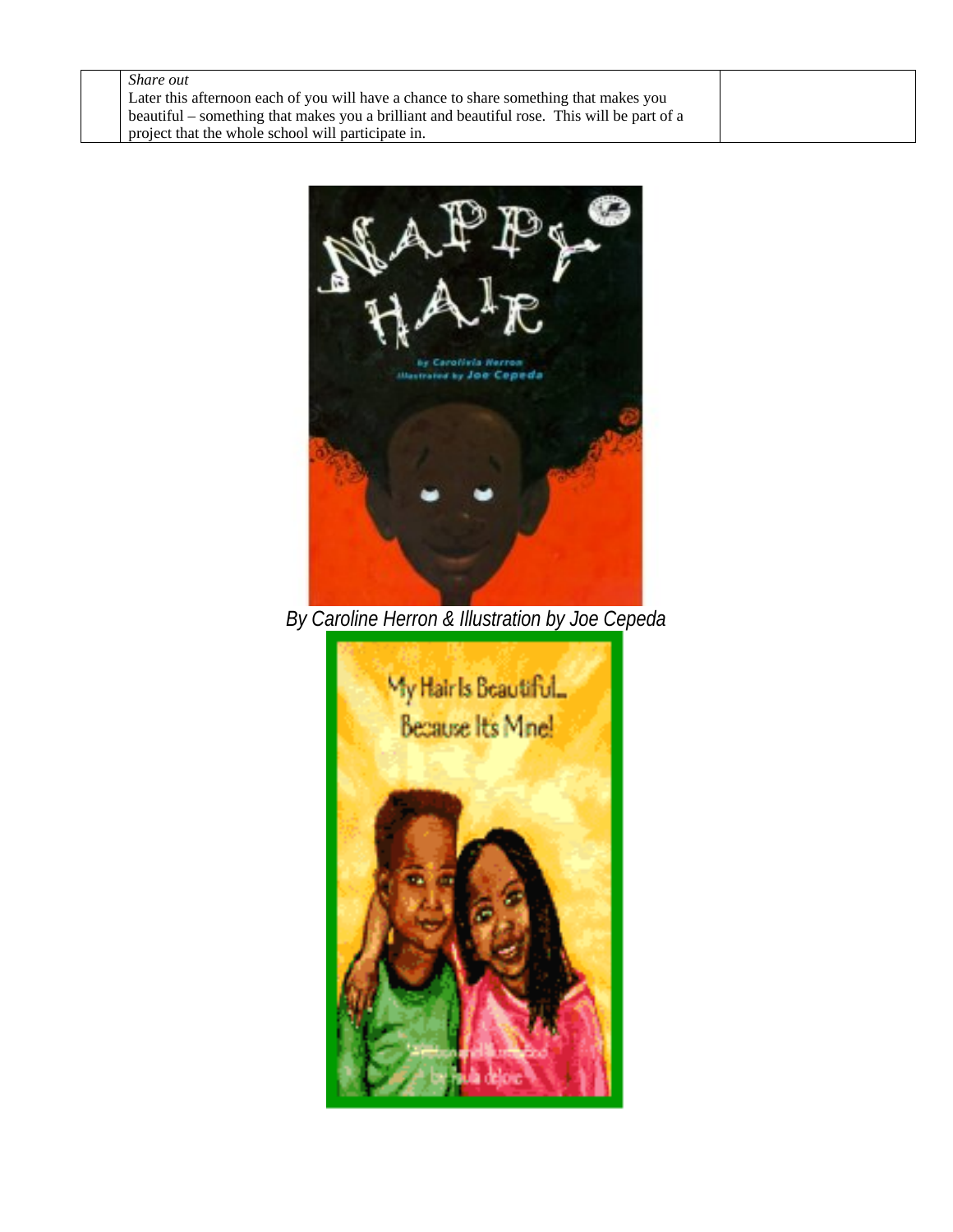#### **African Orature and Storytelling Theme #2: Respect for Others By Jessica Valoris**



*Jessica Valoris is a student at Eugene Lang College and has studied a combination of education and black history. She is currently working on putting together a curriculum for an introductory black history course for high school students. She has worked with several community based and social justice organizations and is committed to racial justice, selfdetermination, and creativity. Jessica comes from a family of strong black women who motivate and nourish her soul.*

#### **Overview:**

Oral History and Oral Tradition is an important part of African culture that dates back to the beginning formation of early societies, and spans throughout the African Diaspora. Cosmogonic orature serves many purposes within a community. It carries the traditions,

history, and wisdom of that community, serves to legitimize a change in the social-political structure, and can reveal characteristics of the communities it comes out of. Additionally, the practice of story telling has taken various forms within different African societies, and serves as a communal forum to keep history alive, and tell the story of the community. This also enables students to understand the organization of African societies that may not have been part of a major civilization, and are thus ignored in history. Students will explore various African Societies and Cultures through their stories, folktales, fables, and proverbs. Students will learn the basics of storytelling and explore the ways that they tell their stories today.

#### **Essential Questions:**

- What are the benefits and challenges of an oral tradition?
- What are the benefits and challenges of a written tradition?
- What various purposes does orature serve within a community?
- What can orature reveal about the world view of particular communities?
- What are some examples of how we incorporate orature into our everyday lives?

#### **Main Activities:**

- Elements and Practice of Storytelling
- Storytelling Circle
- Group Stories and Research
- Class Story Circle

#### **DAY 1: INTRODUCTION: THE WORD**

Materials: video clips, Yoruba story, worksheet for homework

-Bring in film showcasing different black orators, poets, comedians, and emcees. Lead a discussion on the role, methods, and meaning of the story and the speaker that leads into a discussion on African orature and storytelling? (50 min)

 -As you watch each one, lead a discussion (the story) -Who is the speaker? What are they talking about? -What is the speaker saying? -What are the messages? -What are the themes? -Watch the video again (the act)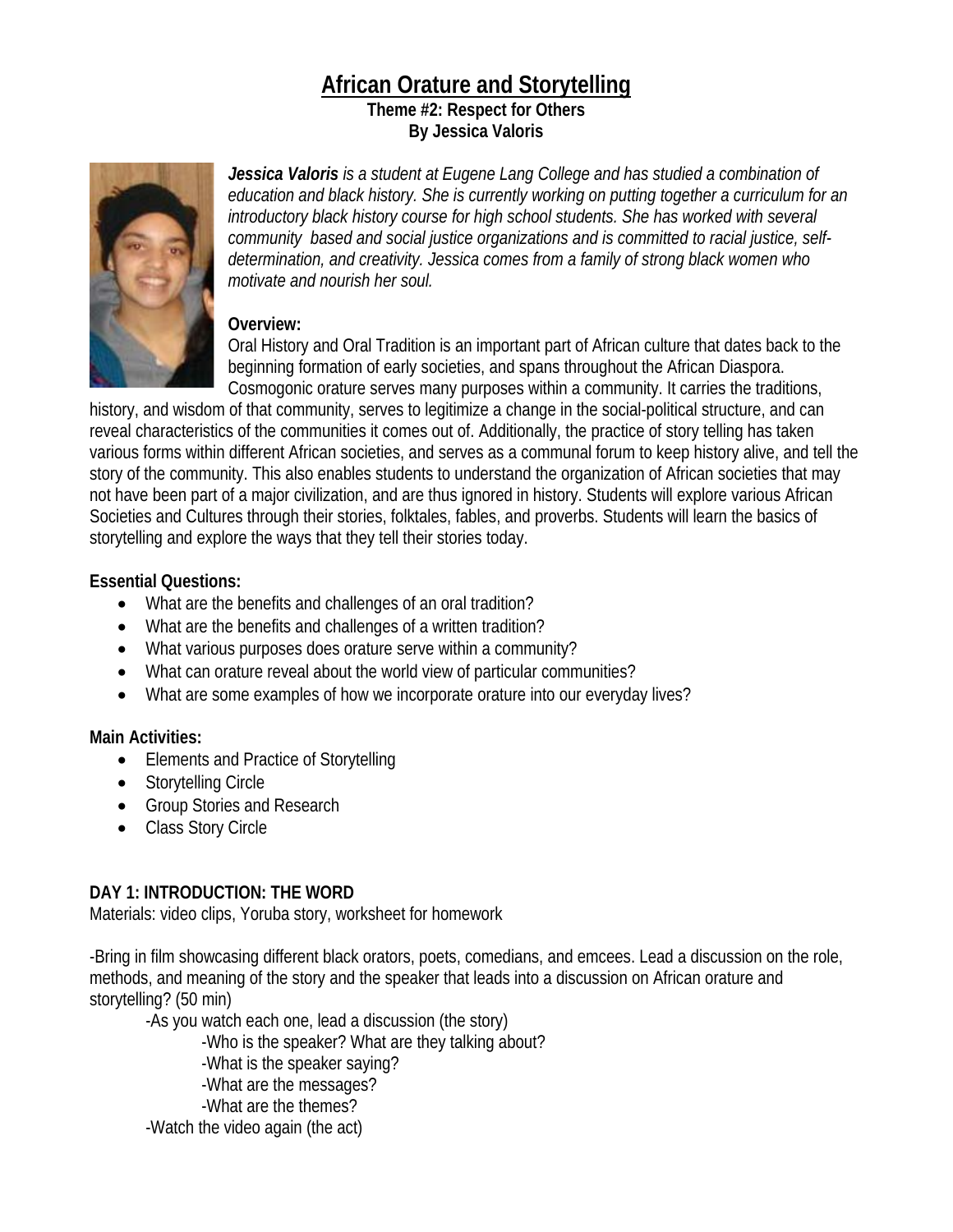-This time look for the methods that the speaker uses to relay his message -Who is the audience? What is the setting? What is the context? -How do they engage the audience? -What do they offer their audience? -How does the audience interact with them? What if it was a different audience? How might the story or storyteller change? Discussion: (meanings) -What are some of the parallels between the different speakers? What do they have in common? How are they different? -What would we call what they are doing/practicing? -Are there actions related? -What purposes do they serve: the speaker, the story, the audience?

-What do people leave with?

\*Recommended video/audio clips from: Malcolm X, Fannie Lou Hamer, Chris Rock, Nas, Biggie, Queen Latifah, Slick Rick, Angela Davis, Paul Mooney, Richard Pryor, Katt Williams, Marcus Garvey, Sonia Sanchez, the Last Poets, KRS-One, Papoose, Mary J. Blige, Dead Prez, Gwendolyn Brooks, Monique.

Homework: Have students read the Yoruba story, and familiarize themselves. And complete worksheet identifying characters, plot, problem, solution, and message.

#### **DAY 2:**

Materials: list of ethnic groups, each cosmogonic story, articles

WARM-UP: Bring in two articles that talk about the same story/issue in different ways. One article should be from a major paper, i.e. NY Times and another should be from a magazine or paper familiar to the students. Have students read both articles and discuss what the message of each is, and why they differ. Discuss how different identities produce knowledge, and value different knowledges. (20 min)

-Brief intro discussion on how we know history and why it is important? (10 min) -Discuss role of dominant discourse (top-down) v. alt. narratives (bottom-up)

-Transition into a brief interactive lecture/discussion on what orature is and the role of orature and oral history within various African societies. The word is valued because it passes along the wisdom of the community, and reveals the truth. Give examples of how people told stories, the practices behind stories, the relationship between history and story, and the role of oral history in various cultures. (10 min)

-Walk through Yoruba story and explore parallels with the class (20 min.)

- -Explain to the class that orature in has a purpose: it carries the wisdom of the community
- -Review the cosmogonic story of the Yoruba
- -Brainstorm: what does this story tell us about Yoruba culture/history/society?
- -Reveal the parallels and metaphors of history
- -Emphasize the role of orature

-Legitimizes change in social structure

- -Metaphors and insider knowledge (validates those who know)
- -Carries wisdom of community
- -Reveals things about the culture of the ethnic group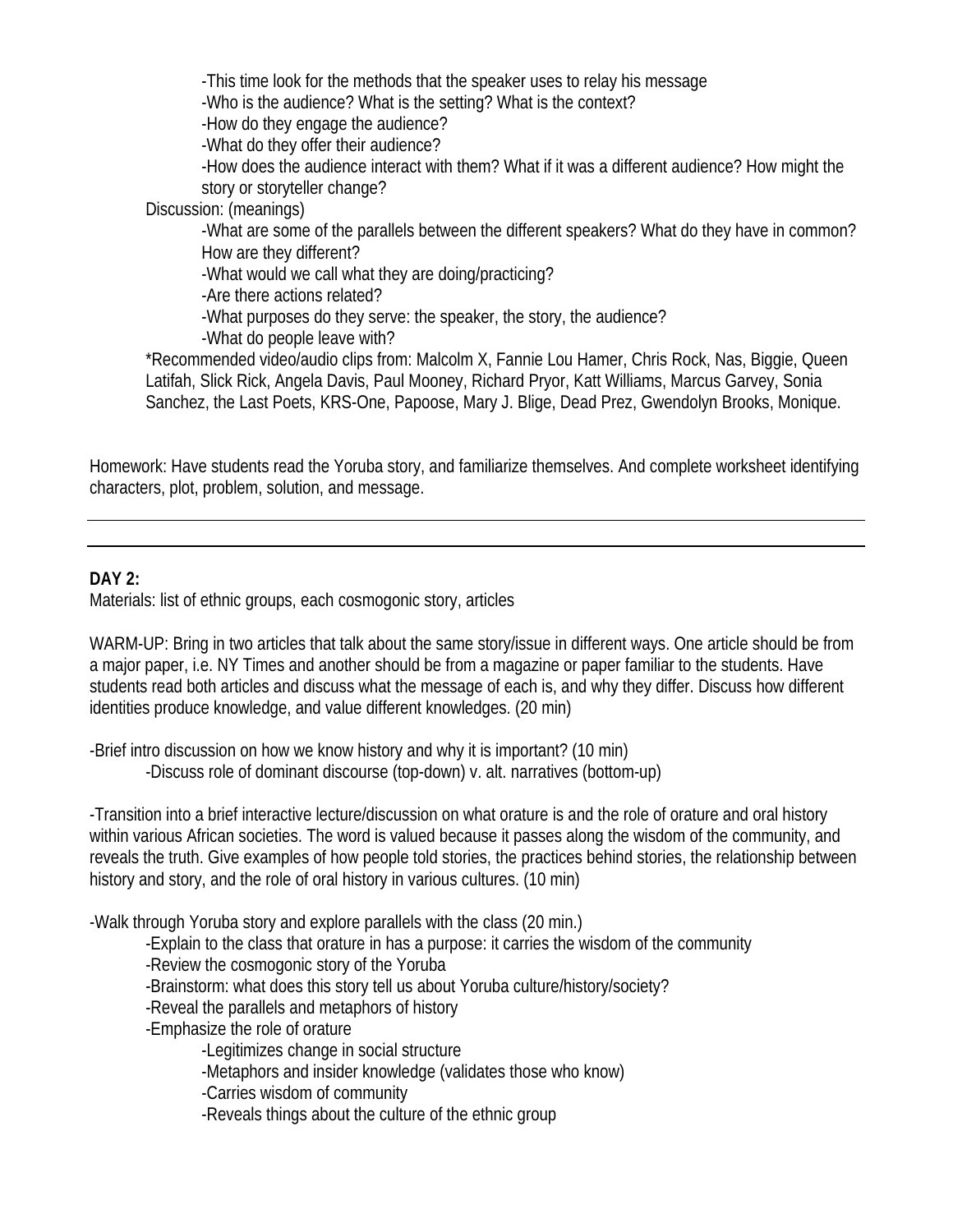-Allow students to choose ethnic groups/societies and hand out stories accordingly. Explain that they will be exploring a story that comes out of their ethnic group and will be researching those cultures. "When lions have their own story tellers, hunters will cease to be heroes." Akan Proverb. As a class we will explore the stories that come out of various African cultures in order to reveal the various histories, and customs, and worldviews of these societies, and how they were organized. (5min)

#### **Homework**:

1. Have students read their ethnic groups story, and familiarize themselves. Complete worksheet identifying characters, plot, problem, solution, and message.

2. Each day we will do different exercises to prepare you for a story circle that we will have at the end of the week. Bring in a song that tells a story, but don't tell anyone in class what song it is. Tell the students to circle the 4 most important lines in the song, the lines should not be next to one another. And bring it to class. (5min) \*note: teachers may want to review parts of a narrative with students, to make sure they pick out songs that have storylines.

#### **DAY 3:**

Materials: Assignment sheets for storytelling and fact sheet assignments

#### WARM-UP (15 min)

-Insider Knowledge: Remind students not to reveal the song that they chose. Tell each student to come to the circle with their lyrics, a pen, and a sheet of blank paper. Then have the students rewrite the story, keeping the basic message the same and the storyline the same. And inserting the four lines within the story in the order they appear in the song. Have students volunteer to share their story. Have listeners identify the song, and the message.

-Have groups get together by ethnic group assigned to share their homework. Have each group record on a flip chart identifying the characters, key objects, plot, messages, and themes of their stories. Have each group share and hang around the class. (10 min.)

-Have groups get back together and brainstorm/hypothesize the parallels of their ethnic group and the story that they are assigned on poster paper, and post next to their story brainstorm. (10 min)

-Introduce storytelling and fact sheet assignments. (5min)

-Class Brainstorm on elements of culture: (student record responses on the board) (15 min)

-If a long lost cousin from your assigned ethnic group were to come to live with you here, what are the types of things that you would tell him/her in order to make sure they learn to fit in easily and survive? (i.e.: food, custom, fun, job) OR If you were visiting a long lost relative from your assigned ethnic group, what types of things would you want to know about their culture before going, to make sure you survive and fit in well?

\*(language, norms, values, beliefs, social collectives, status/roles, etc.)

-this class generated list, will come the basis for the fact sheets they will work on next class.

-Research Time (40 min)

Have students do research towards building a fact sheet for their assigned ethnic groups using the elements of culture that they just brainstormed.

\* Make sure you provide resources for student research: (web links, books, etc.)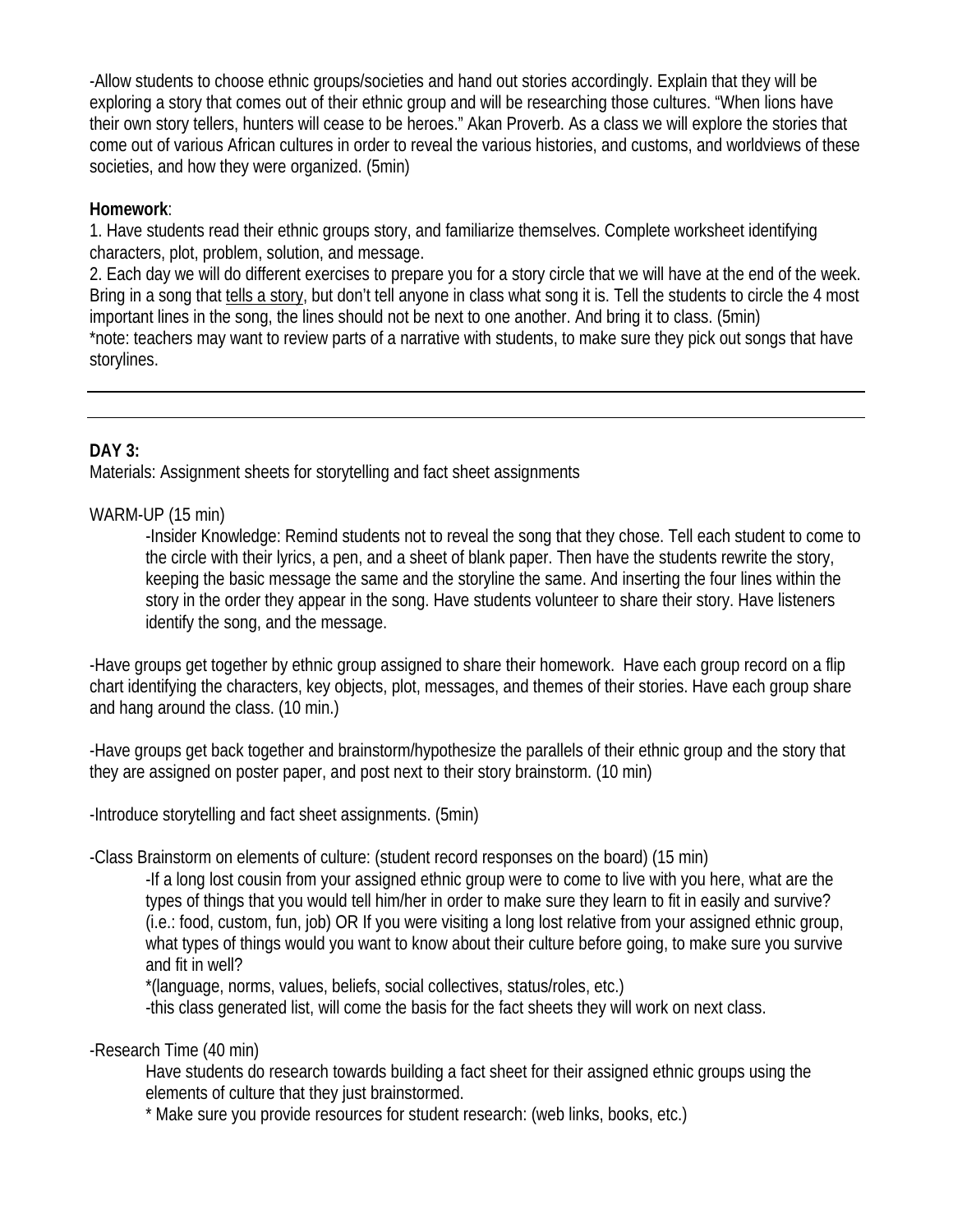#### **DAY 4:**

WARM-UP: have students watch an example of a traditional storyteller describing a journey

-Front door imaginary journey exercise (10 min)

-Pair up students. Have each take turns. Have student A tell student B directions of how to get from the outside door of the school, to a sock under their bed. Tell students to be as specific as possible. Make sure reference places, spots, landmarks, buildings, streets, and stores, etc. along the way. \*This exercise helps students to lead the listener through a journey, and provide someone else with knowledge that they know by second-nature

-For remainder of the day have students do research for their fact sheets.

#### **Day 5**

-All day work day. Have groups work on completing their fact sheet. Decorate

-If students have completed the fact sheet, they can work on their storytelling assignment.

Homework:

- 1. Finish fact sheet
- 2. Reread assigned story
- 3. Brainstorm ideas for storytelling

### **DAY 6**

-FACT SHEETS DUE

Materials: video clips

WARM-UP: break up into groups; have them pick three important facts about their assigned ethnic group. Come together in a circle and share. Have each group share how their ethnic group uses storytelling, how do they pass along their history? (15 min) \*Emphasize the diversity of the African Diaspora.

-Class discussion on elements of oral tradition (10 min) -Communal event: around a fire, tree, and in a circle often

-Replay the videoclips from the first class and discuss elements of a good storyteller

- -Repetition, call and response
- -Audience participation
- -Music, sounds, instruments, props

-Have students get in their groups, and plan their storytelling? (35 min)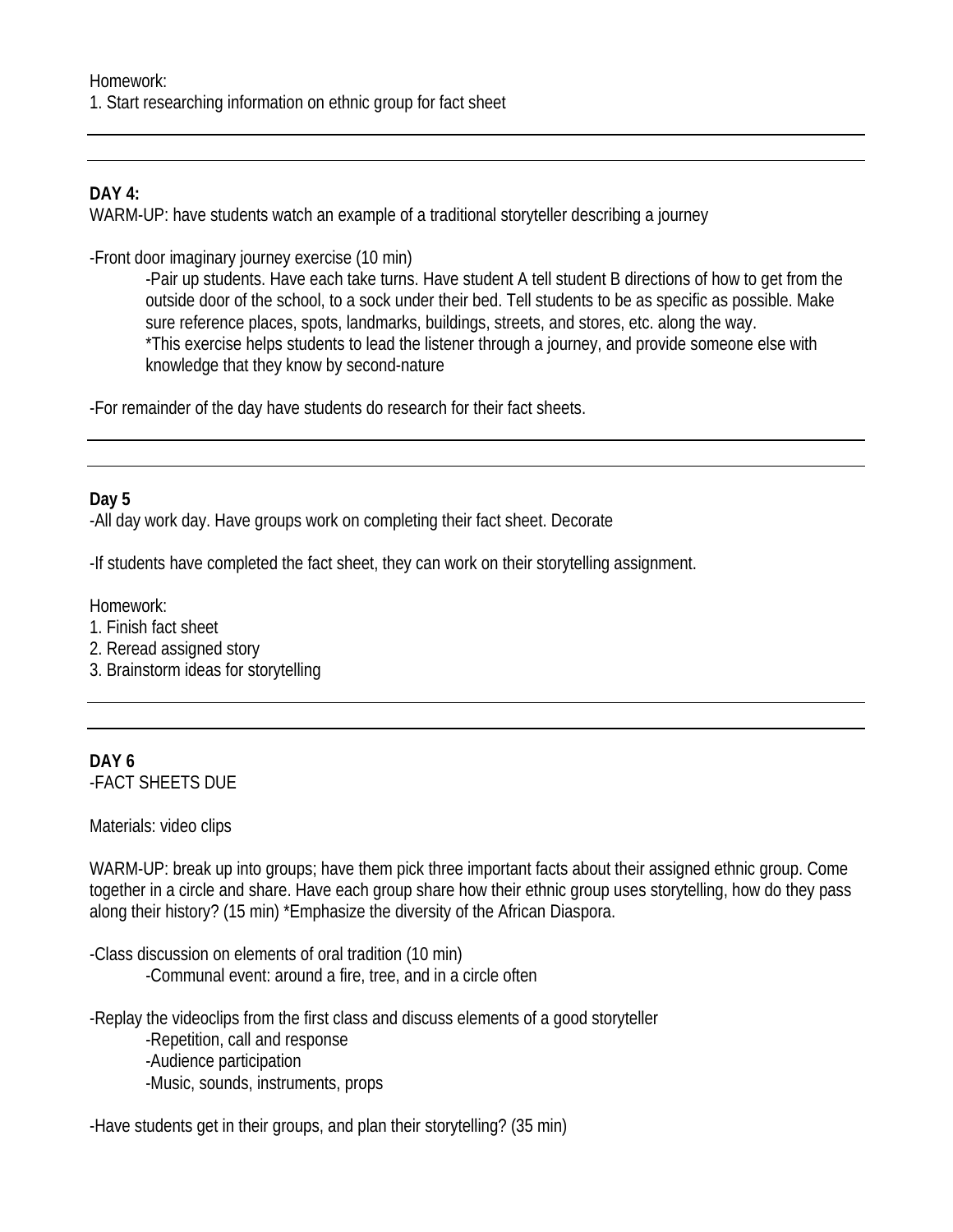Things to keep in mind: props, instruments, music, engaging audience, costumes.

Homework: Plan and Practice Storytelling

#### **DAY 7**

Materials: items for storytelling circle WARM-UP: allow students to get in their groups and practice (5 min)

#### -STORY CIRCLE

-Make this a semi-big event. Invite guest to the class, especially younger children.

-Bring food, incense, candles, flashlights, instruments, stools/pillows

-The whole time will be spent having students perform their stories, and having a party with any left over time

-NO HOMEWORK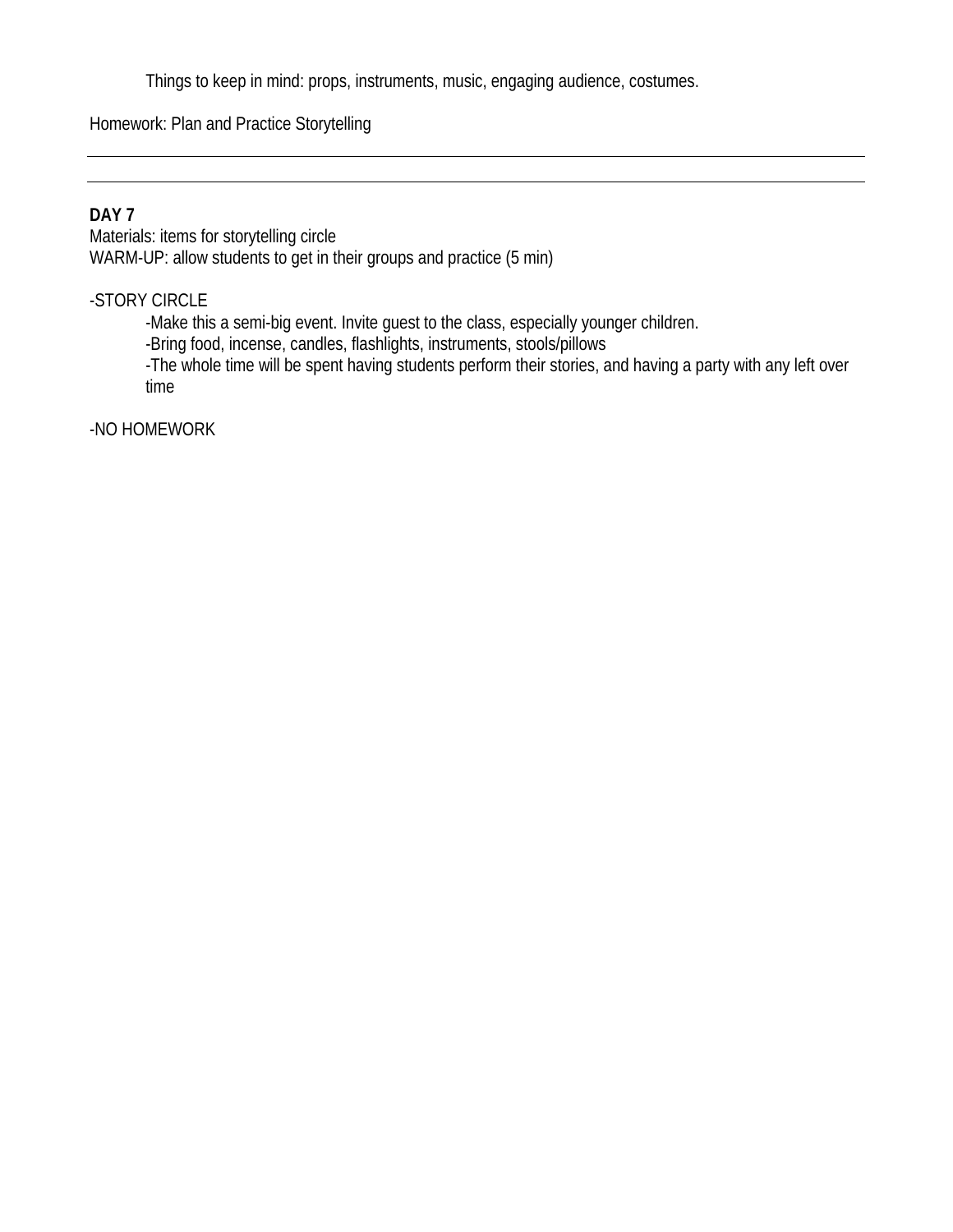#### **Storytelling Justice Theme #3: Exploring issues of Social Justice Government High School Class, Courtroom Cases**



*Natalia Ortiz is a born and raised New York City Latina. She currently teaches Social Studies to 16-20 year old students at West Brooklyn Community High School. After graduating with a B.A. in Latin American Studies at Wesleyan University and receiving her Masters of Education from Harvard Graduate School of Education, Natalia has returned to the public school system to do what she has always planned to do, Teach! Teach to create change and expose adolescents to the many perspectives of our history.* 

*West Brooklyn Community High School is a transfer school serving overage and under-credited youth. It is operated through a partnership between Good Shepherd Services and the NYC Department of Education. WBCHS focuses on providing students, ages 16-20, who have become excessively truant or have* 

*dropped out of high school, the opportunity to reengage in school and graduate with a high school diploma. Each student is supported in this process by an Advocate Counselor who works with students to create a plan for graduation as well as for post-secondary opportunities. Our small classroom size and student-centered instruction aims to create an individualized learning environment for each student.* 

#### **Government Lesson Plan**

**Objective**: Students will review the four court cases by using story telling circles in order to prepare for a thematic essay.

#### **Do Now**:

Listen to the traditional African story or proverb that teaches a moral or behavior code. Think about a story your parent or grandparent once told you—

- 1. What was it about?
- 2. Why do you think you still remember it?
- 3. What do you think are good elements of a good story?

#### **Agenda**:

- 1. Do Now/Review Do Now
- 2. Divide up into the four court case groups.
- 3. Mini-Lesson:
	- a. Model- A class storytelling circle- we will tell the story of our class (we will do this standing up)
	- b. Directions- Each group will be in charge of sharing the story of the court case through a storytelling circle but must include the following information:
		- i. The issue
		- ii. The rights being violated
		- iii. The court decision
		- iv. What people learned about this case
		- v. Why is it important to know about this case
	- c. Students are allowed to use movement and rhythm
	- d. Groups will have 20 minutes to review their notes and discuss amongst each other about their case.
- 4. Presentations in chronological order (5 minutes each group)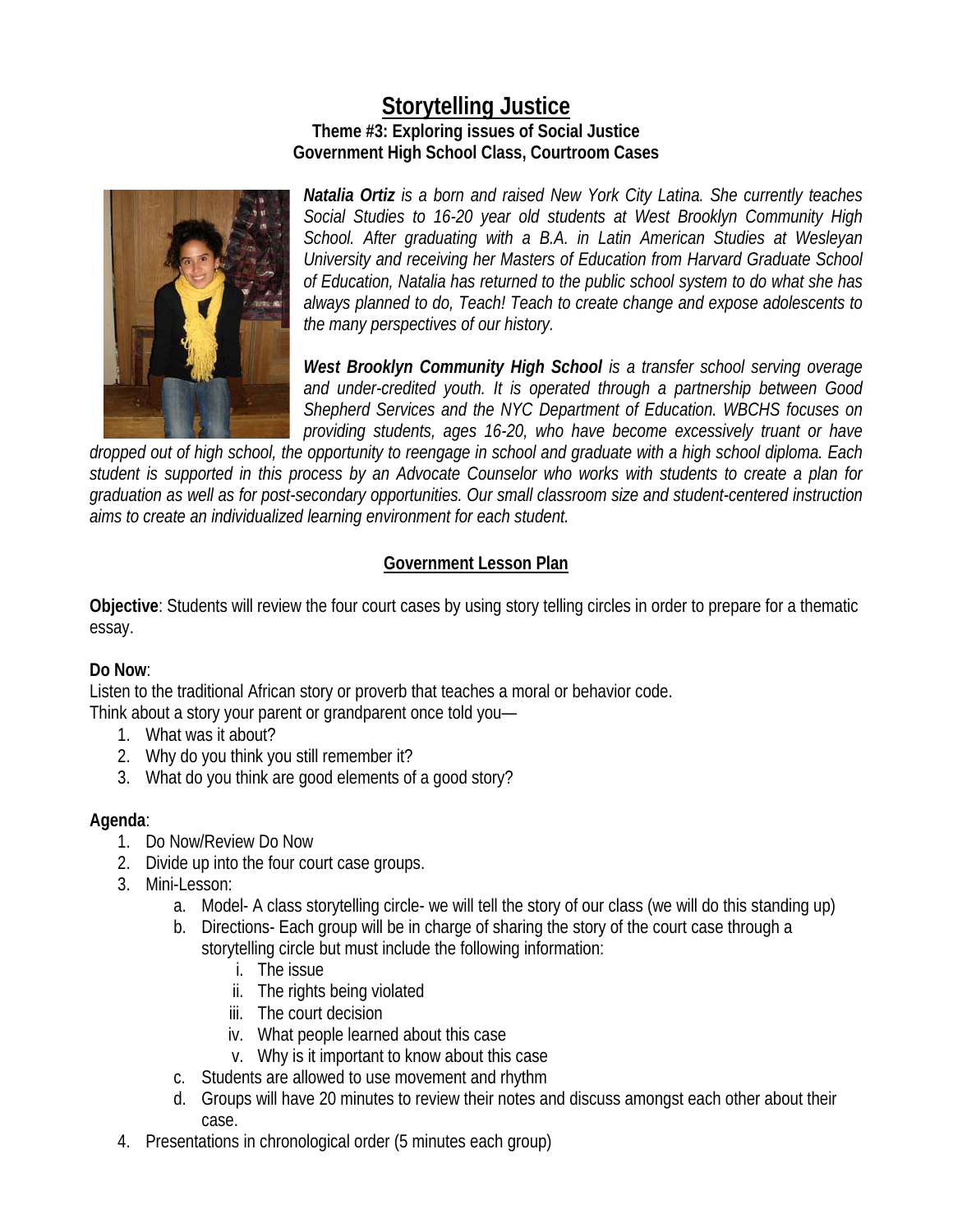- a. Korematsu v. U.S. 1944
- b. Brown v. Board of Education 1954
- c. Tinker v. Des Moines 1969
- d. Roe v. Wade 1973

5. Wrap Up- How did you feel about the storytelling circles? Were they helpful? Why or why not? Name \_\_\_\_\_\_\_\_\_\_\_\_\_\_\_\_\_\_\_\_\_\_ Government

Cases we studied in class:

- **Korematsu v. U.S. (1944)**
- **Brown v. Topeka Board of Education (1954)**
- **Tinker v. Des Moines (1969)**
- **Roe v. Wade (1973)**
- 1. Think back all the way from December until now. Which case did you **enjoy** the most and **why**?
- 2. If you had to rank the cases from **1 (Best) to 4 (Least Best)** how would you rank them?

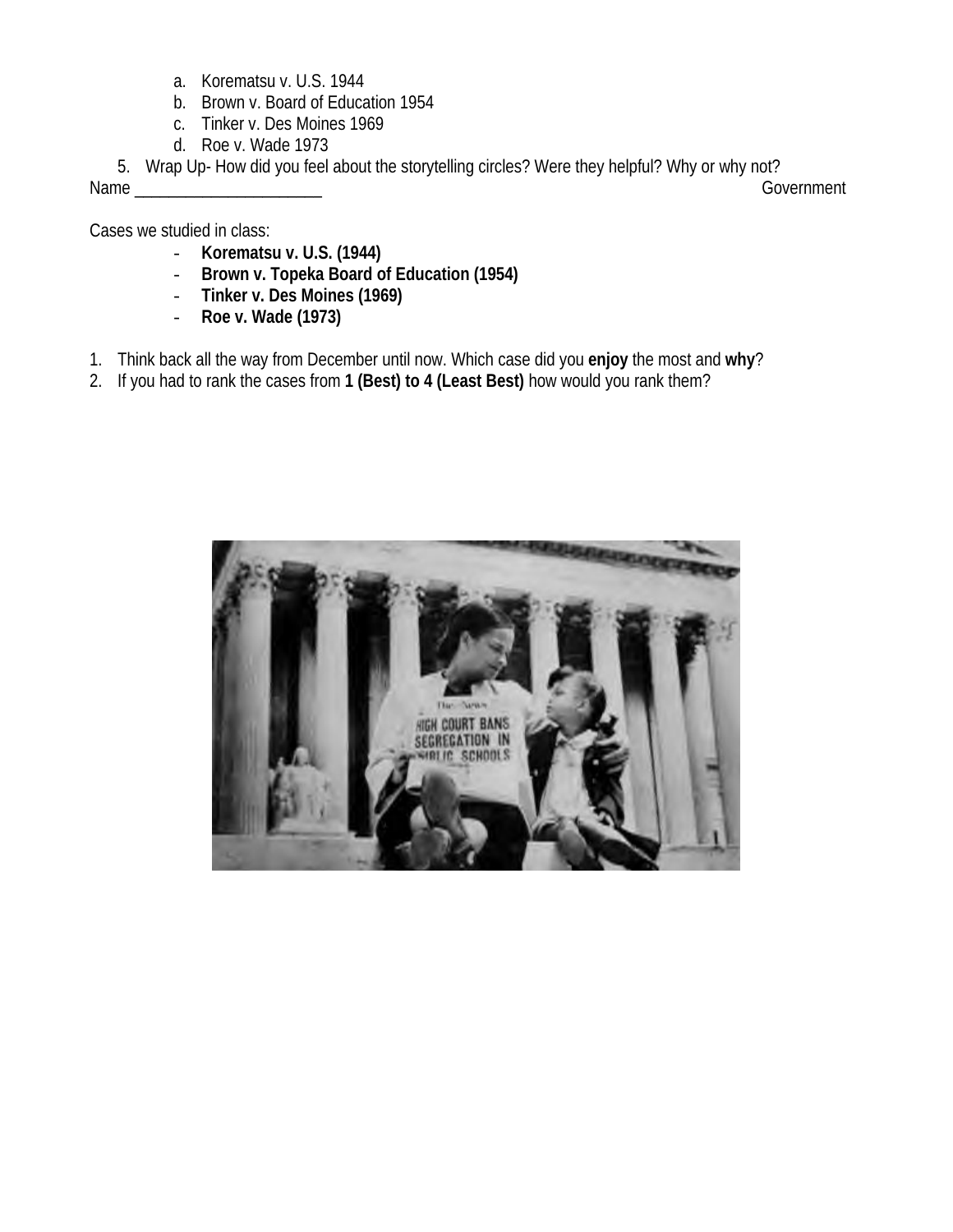## **Powerful Countries and War**

#### **Theme #3: Exploring Issues of Social Justice Subject:** History **Subtopic:** War *By Bassirat Ottun*

*Connection Question:* Is the U.S. a powerful country? Explain your answer for why or why not?

**Vocabulary words:** Power, Isolationism, Expansionism, Nativist, Imperialism, Oppression

**Motivation:** What is power? Who has it and how? (Think-Write-Share)

**Mini Lesson:** Discussion of the Pyramid of Power graphic from School of Unity and Liberation: [http://www.youthec.org/soul/soul\\_sec/resources/re-free\\_training.html#\\_pe](http://www.youthec.org/soul/soul_sec/resources/re-free_training.html#_pe)



\*Students will detail what it represents to them

\*Students will be asked if they can correlate it to U.S role in War (students will have the option to choose any war that U.S was/ is involved in

**Group Work:** In groups, students will create their own visual representation of how the U.S utilizes power when engaging in war by creating a poster.

**Share:** Students will share their posters with the remainder of the class and depict how they symbolize the manifestation of power.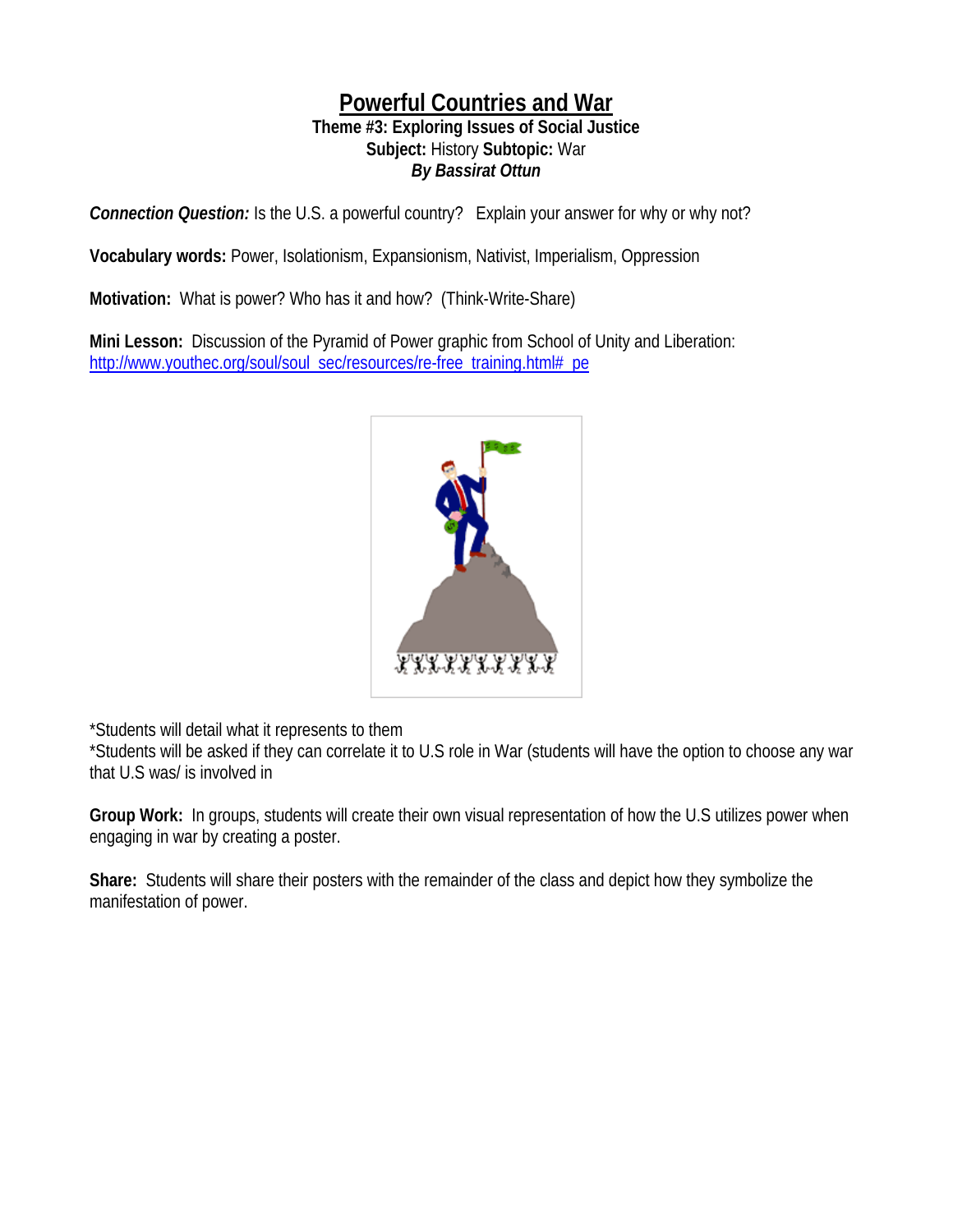#### **Power and Dreams Workshop by Ayanna Maia Saulsberry Theme #3: Exploring Issues of Social Justice & Power**



#### *Ayanna Maia Saulsberry*

*More than a playwright and a scholar, Ayanna is a performer, designer, and media arts teacher. She has taught various workshops in the New York Public Schools promoting self-esteem and "coming to voice" in preadolescent girls in addition along with audio workshops for social activism and life-enhancing lyricism. As a former member and consultant of various independent and progressive hip-hop music collectives including The Vinyl Junkies and Toni Blackman's Freestyle Union, Ayanna has performed poetry, rhymed, spun records and recorded music since she was a teenager.* 

*"No one can dream for you."* 

#### *Intro/Icebreaker:*

Group Share of participants' most memorable sleeping dream

Trigger questions: What did you see? What did you feel? When (in your life) did you have this dream? How did you feel when you woke up? Did anything change in your life after you had this dream? Why do you think you had this dream? Would you consider this dream a gift?

*Group Discussion*: Where do dreams come from? Why do we have them?

*Wildest Dream Worksheet***:** This worksheet allows us to voice the potential and a strategy for achieving our greatest dreams. Each participant will share her dream and be affirmed in manifesting it.

#### *Power Structure Exercise***:**

Through movement and graffiti board we explore how obstacles and power structures affect our lives, especially the ways power has been taken from us. Then we show, learn, and decide how to reclaim it. We relate how our dreams our tools for inner power.

"The dream is potential energy. Power is currency."

I will introduce the concept of feeling empowered and how we need to have power to make things happen, to make our dreams come true.

#### *Exercise:*

- 1. Ask participants to think of an experience when their power was taken away from them.
- 2. Create a movement or pose that shows what that experience felt like.
- 3. Ask participants to think of an experience where they felt powerful and/or reclaimed their power.
- 4. Create a movement or pose that shows what that experience felt like.
- 5. Make a t-shirt with the words to wear that celebrate and affirm your power.

"We must use past experiences of success and empowerment to lead us to our dreams. We have what it takes. "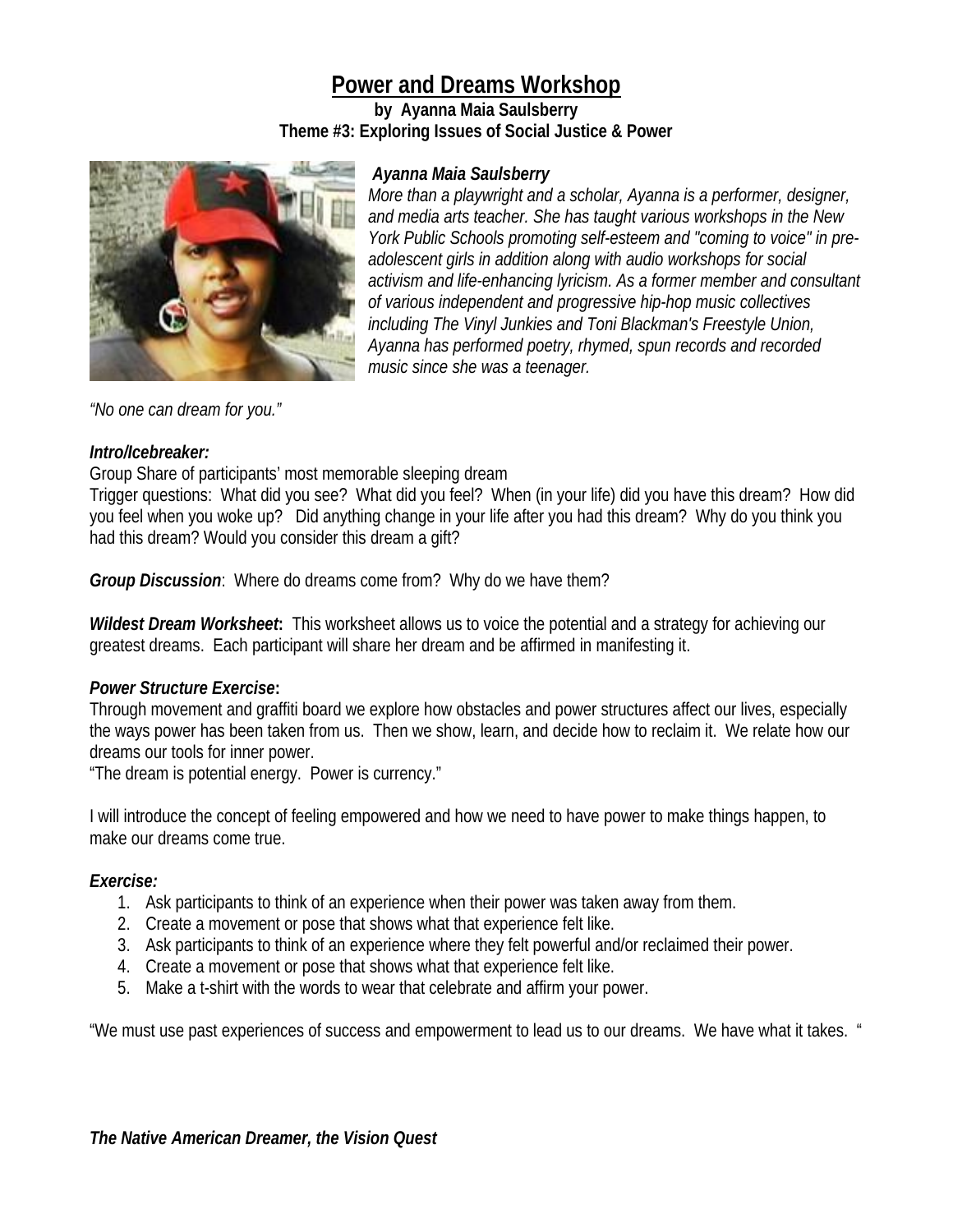Participants learn about the rites of passage called the Vision Quest. This was a cultural practice for various Native American adolescents. These young people's dreams and visions were valued. Their adulthood was defined by going out on their own and coming back with a vision for their community.

"Vision is the sacrifice for the community, our people, and the spirit world. You must go to the 'in between' as a messenger to help elevate the life force."

*Exercise:* We imagine going on a vision quest for our families and communities. We take quiet time to individually go into spaces of the room and receive/imagine our vision quest. We may record it by writing it in prose, song, poetry, or drawing it. We return to the circle and share.

*Closing* 



*The mythical Sankofa Bird: Faces backward but Flies Forward. The Bird represents looking to the past to find the way forward.*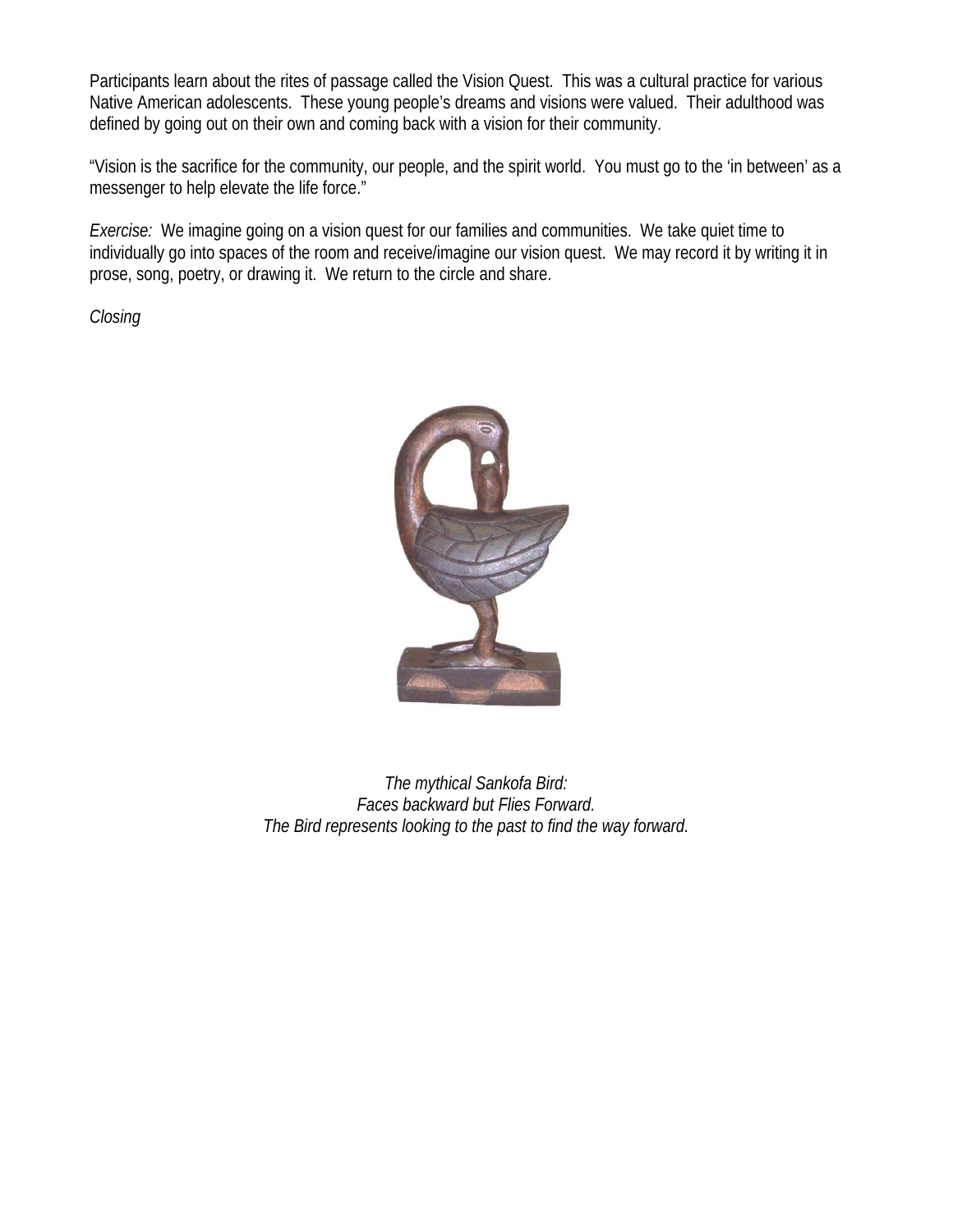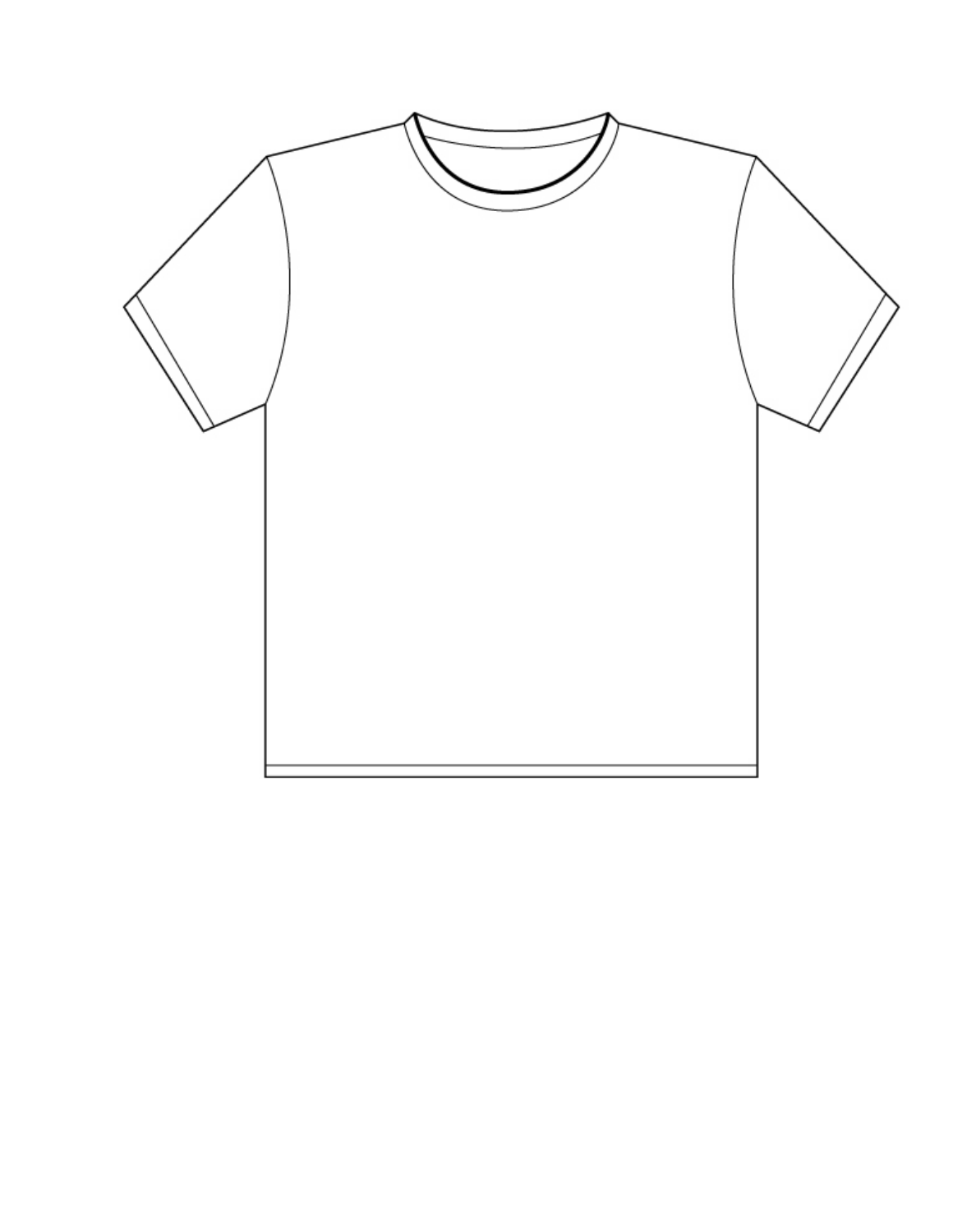#### **Dancing and Breaking Discrimination Theme 3: Exploring Social Justice & Understanding Discrimination By Angela Dixon**



*Angela Dixon is a dancer, soprano, and percussionist. She also plays the n'goni (West African harp-lute) and the balafon. Whether she is dancing, singing or playing, her creativity is mostly centered on the intuition and inner rhythm of her body. She is most ecstatic when she is surrounded by love. Angela received a Bachelor of Musical Arts in Voice Performance from the University of Michigan and a Master of Arts in Dance and Africana Studies from New York University. Currently, she is a teaching artist for 5th-8th graders in Bronx, New York.* 

#### *Angela's Dance Class*

*Currently, I teach 5th through 8th grade. I teach 5th grade twice a week and 6-8th twice a week in Bronx, New York in an after-school program. All of my students are girls of different backgrounds including: Dominican, Puerto-Rican, African, or African-American.* 

#### **Main Objectives:**

To be exposed to the cultural arts especially from the African Diaspora *Learn about ourselves-learn about others* 

To use cultural arts as a conduit to explore ideas about self-love, identity, and social justice *Empowerment* 

To develop healthy bodies and embrace its individuality and capabilities *A Healthy Body is a Wealthy Body, Self esteem* 

To tell our stories through rhythm and movement: creating dances *Individual Creativity* 

#### **Overall Dance Curriculum**

- 1. African-American Dance
	- a. Dunham, Jazz, Modern
		- i. Video: "Free to Dance" Series
			- 1. What do you dance: Edna Guy and Discrimination
			- 2. Step of the Gods
			- 3. Go for What you Know
	- b. Hip-Hop
		- i. Hip-Hop Education Sourcebook
- 2. Afro-Brazilian
	- a. Dance combination: Samba Rio, Samba-Reggae
	- b. Video: "Moro No Brazil"
	- c. Video: "The Spirit of Samba: Black music of Brazil"
- 3. Salsa/Merengue
	- a. Dance combination
	- b. Video: Salsa/Merengue in New York: "Latin Pop Music in the Citeis" or "Roots of Rhythm"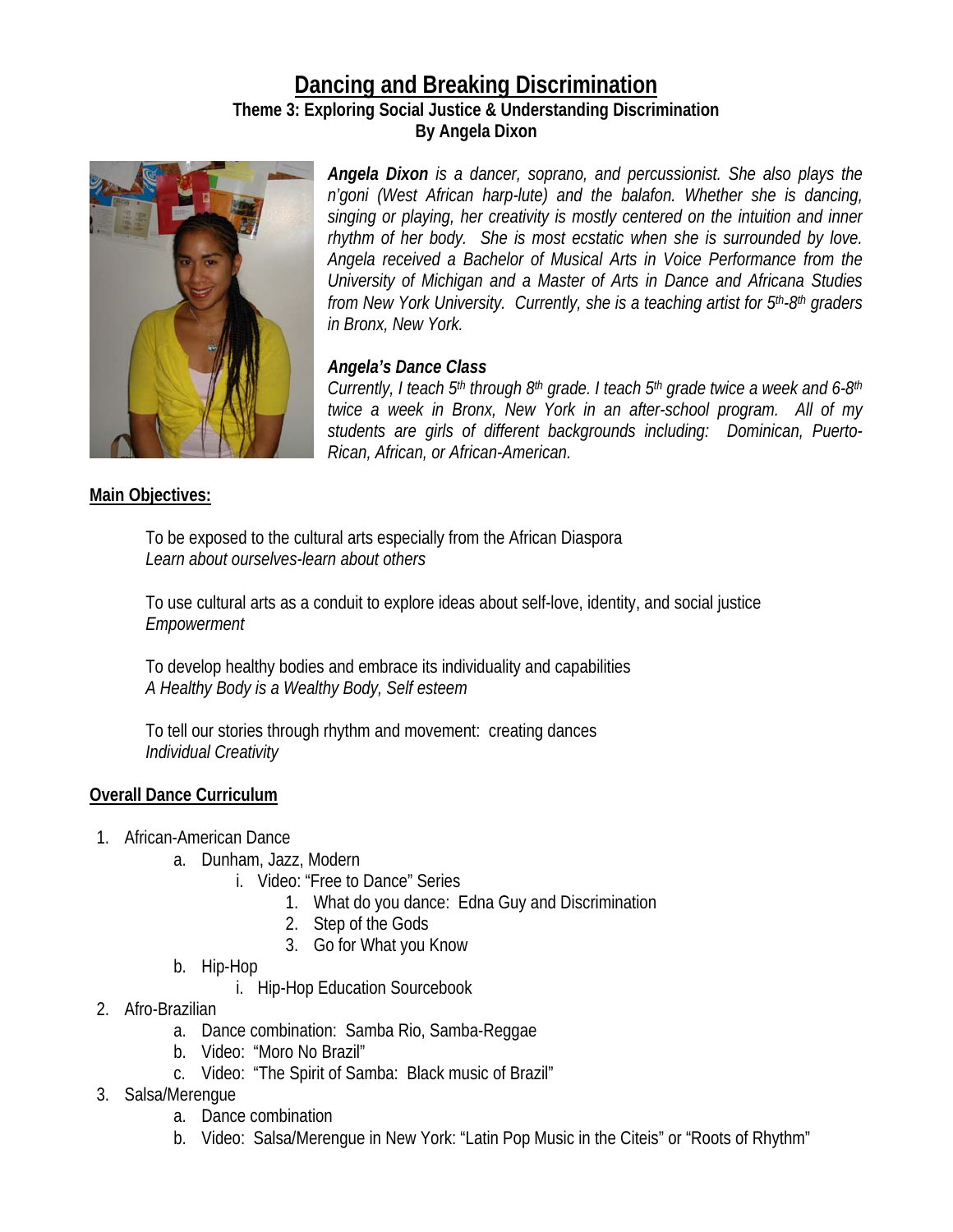- 4. African
	- a. Coupe Décalé-Cote d'Ivoire
		- i. Short movement sequence
		- ii. Video clips
	- b. Ghanaian
		- i. Shee Baa Baa clap
		- ii. Traditional dance: Kpanlogo, Kpatsa
	- c. Congolese
	- d. Guinea and Gaudeloupe mix
- 5. Caribbean
	- a. Afro-Puerto Rican
		- i. Bomba video "Dancing the Drum" Citylore
	- b. Dominican/Haitian
		- i. Rara video myspace clip online: www.myspace.com/grupokalunga
	- c. Zouk?
	- 8 Warm-ups and Creative movement exercises based on Brain Dance
	- 9 Folk dances
	- 10 Lesson on Africa Diaspora Connection
		- a. Why do we dance? What role does dance play?
		- b. Students create a dance based on the movement they've learned all semester
			- i. Look at list of African aesthetics
		- c. Let's look at all of the dances we've learned. Does anyone see any similarities?
			- i. African Diaspora map

#### Recital

- 1. Narrative explanation of each segment: text will be from the video questionnaire-person with highest score on questionnaire will be narrator
- 2. Movement pieces of all genres to create a full show
- 3. Creative movement will be dispersed within dance combinations
- 4. T-Shirt making for costumes?

Resources I need: Braindance book Salsa video Samba video Rara video Bomba video Hip-hop education sourcebook

Lesson Plan Examples

Day 1: Monday November 20, 2006-6-7<sup>th</sup> grade

Objective: to get to know each other through movement and to start thinking about ideas of positive self-image.

- 1. Class introduction
- 2. Introduction of selves
	- a. Share a little about yourself.
	- b. State one hope and one fear about this dance class.
	- c. Experimental question: What is your creative or emotional outlet?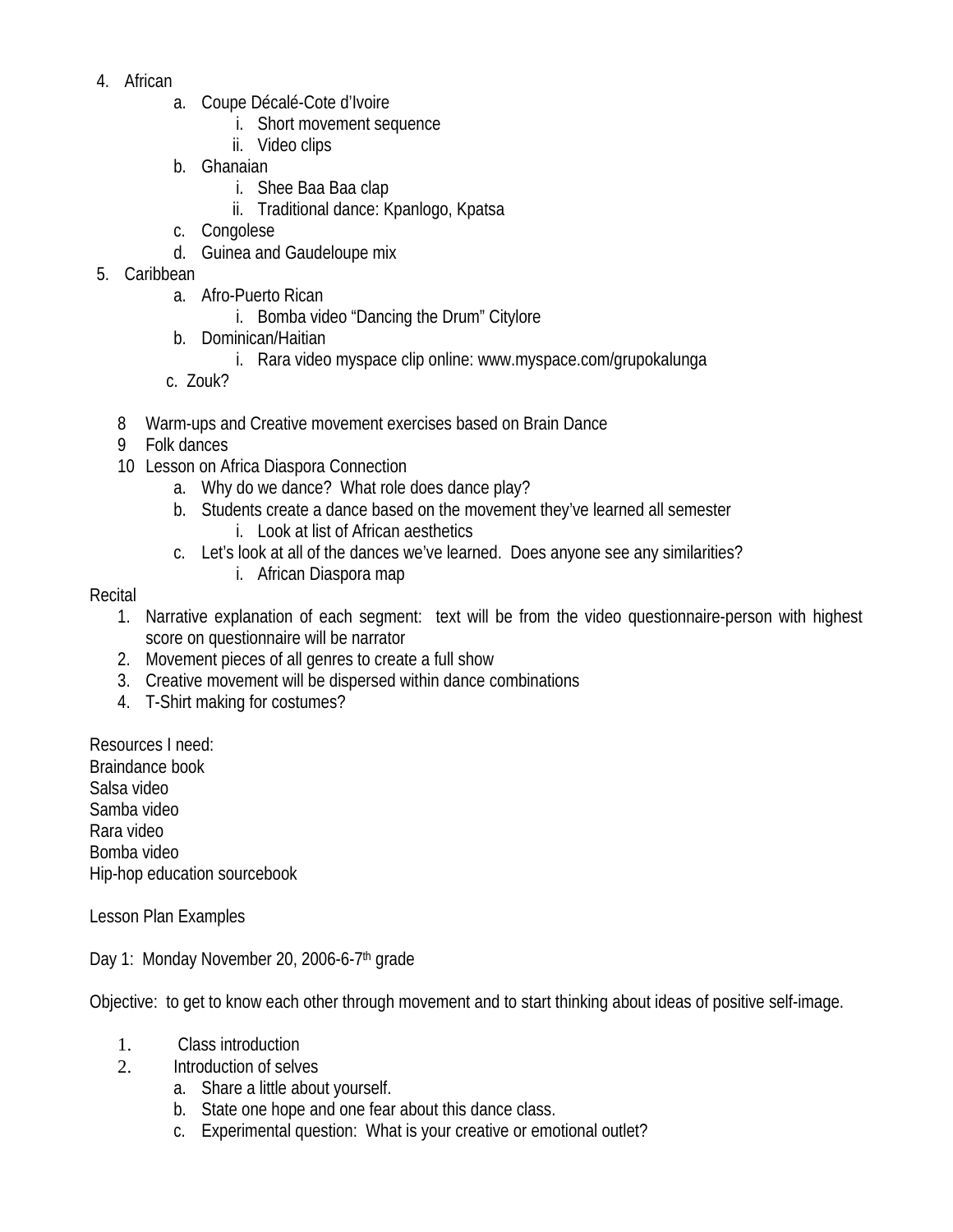- i. (i.e. What do you do when you're feeling down to make yourself feel better, or how do you express yourself when you're feeling happy?)
- 3. Name Game. In a circle, each person says his or her name and accompanies it with a movement. Everyone repeats it.
- 4. Discussion question in partners: What are things in society that influence the way you feel about yourself. Good or bad. Pick the main idea (s) of your discussion. Create one or two movements that express those ideas. Practice and show.
- 5. Closing Circle: Choose words from experimental question. Each person takes a turn to physicalize a word. The group repeats it.

Tuesday 3/6/07 - 5<sup>th</sup> grade

- Lesson on Body Parts
- 1. Warm Up
	- a. Braindance warm-up
		- i. Breath
		- ii. Tactile
		- iii. Core-Distal
		- iv. Head-Tail
		- v. Upper-Lower body
		- vi. Body-Side
		- vii. Cross Lateral
		- viii. Vestibular
	- b. Introducing the Concept: Body Parts: shoulders, torso, hips
- 2. Exploring the Concept
	- a. Isolated Parts: "We're going to do a body part dance. I will call out a body part every time the music stops. Try to isolate that part and dance with just that part, keeping your other body parts still. Think of all the different ways of moving that one body part. We will be dancing mostly in our self space. (If having difficulty, suggest directions, levels, speeds, pathways)
- 3. Developing Skills
	- a. Congolese dance exercise working on isolation of the shoulders, torso, and hips. i. Where on the map is the Congo?
	- b. African mix combination
	- c. If time: Samba Rio
- 4. Cool-down:
	- a. Breath and stretch
	- b. Review Video and Questionnaire Sheet
		- i. Brief Activity: Discrimination: In the video, how was the dancer Edna Guy discriminated against? Think about a time you or someone you know was discriminated against. How did it make you feel? How did you react? Would you have done something differently? Draw your answer
		- ii. Discussion: is it possible to avoid discrimination? If it happens, what can we do to cope or heal from it?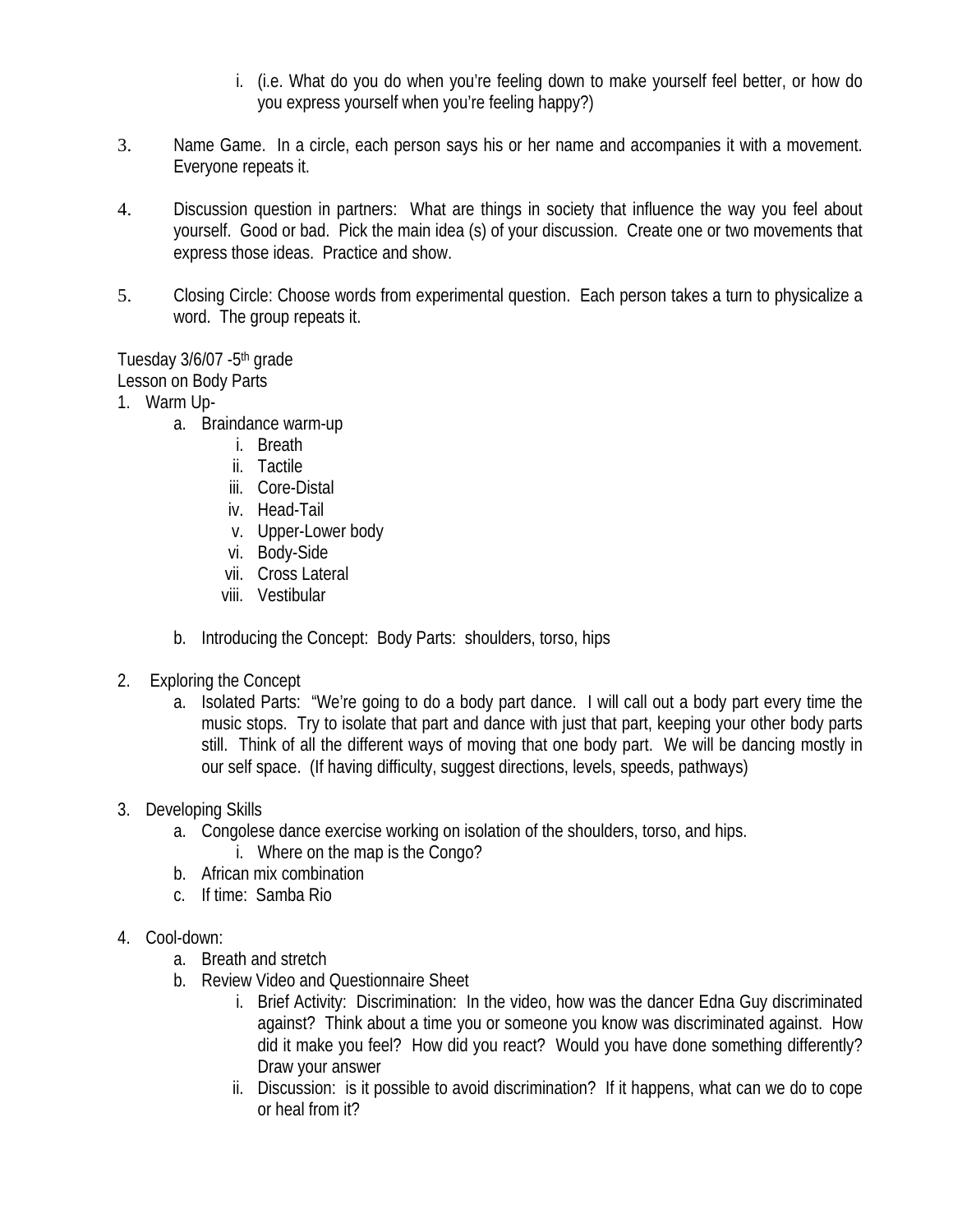

*Jose Figueroa & Grupo Kalunga, Rara dance*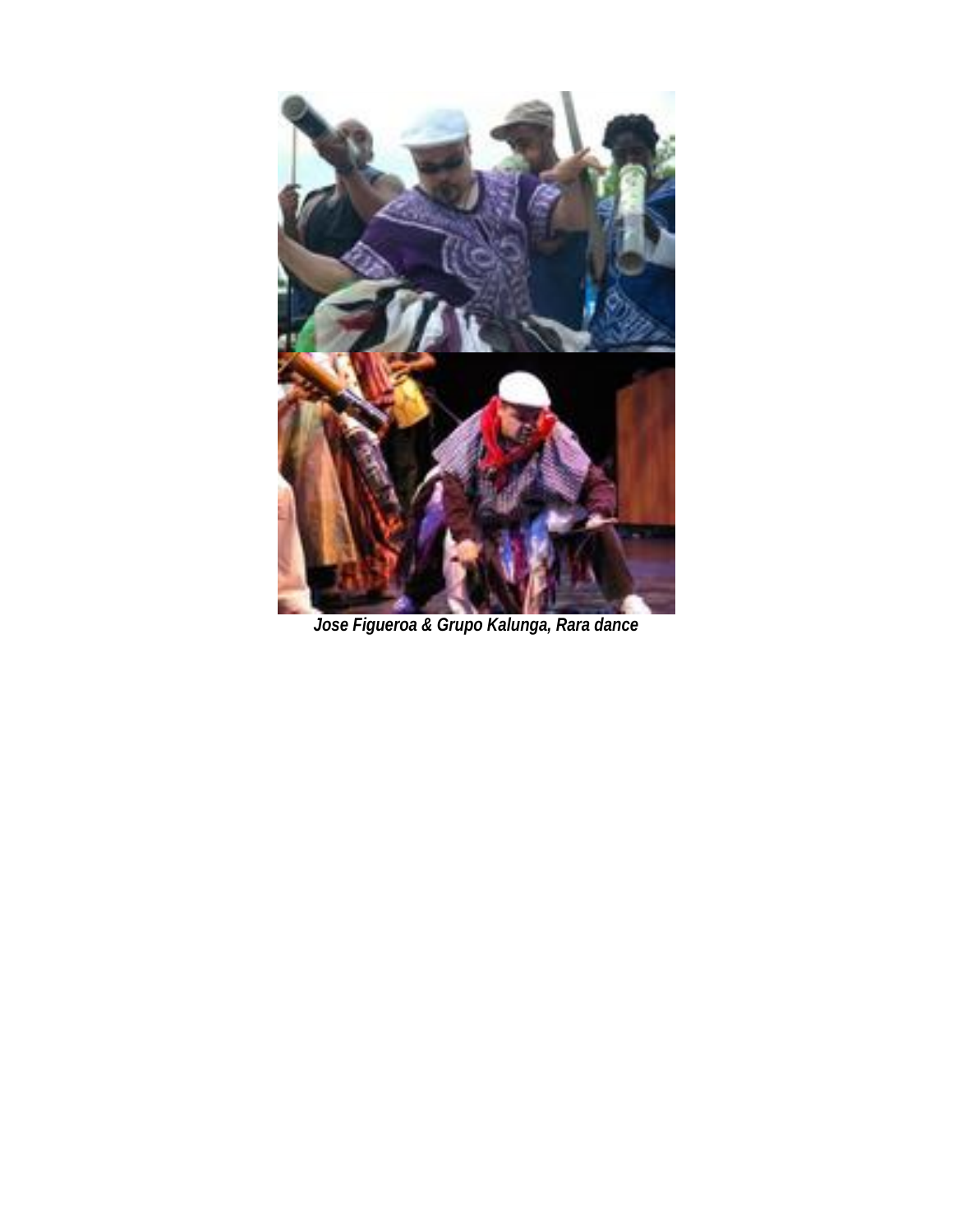#### *Examining the Experience of "for colored girls" Theater, Storytelling, and Young Women's Health Theme #4: Social Movements and Social Change & Theme #5: Taking Social Action By Tene Adero Howard*



 *Tené Adero Howard has been working with young people for over seven years as an educator and mentor. She is currently a Youth Development Specialist at the High School for Global Citizenship in Brooklyn, New York. At HSGC she cofacilitates a Young Women's Health program with colleagues Coco Killingsworth and Jessica Bartiloni. She holds a BA from Amherst College in Sociology and an MA in International Educational Development from Teachers College, Columbia University. Before coming to Global Kids, she was the Program Coordinator at the Harlem Children's Zone TRUCE program, managing arts education and media* 

*literacy projects for youth. She has also worked abroad, teaching a performing arts workshop with young women in the Dominican Republic and dance classes at a street children's center in Durban, South Africa. Her experience abroad includes leading summer travel programs with youth in South Africa and extensive travel and study in France, Venezuela, Cuba, Puerto Rico, Thailand, Cambodia and Japan. She is proficient in Spanish and French, and has studied Zulu and Xhosa.* 

The students in this project are young women between the ages of 13 and 17 that attend **the High School for Global Citizenship and Clara Barton HS** in Crown Heights Brooklyn. While the young women come from a diversity of experiences, many are immigrants or the first generation of their family in the United States. Many are from the Caribbean countries of Trinidad and Tobago, Guyana, Haiti, St. Vincent and Puerto Rico.

#### **Narrative:**

This week we were able to invite two actors who have performed in **'***for colored girls who have considered suicide when the rainbow is enuf'* by ntozake shange, into our Young Women's Health group. This group meets once a week and has a focus on learning about women's health issues and putting together a school wide action to bring about awareness and change around a specific issue that the girls identify. For the past several weeks we have been examining how violence against women is an important women's health issue, and that women of all ages are affected. A couple of weeks ago we invited in a Girls' Rights activist from Zimbabwe to speak to us about the activism she does and the concerns of girls in her country. While all the students were really moved by her words and felt her work was extremely important, we wanted to give them a chance to reflect on their own experiences and those of other women they know. Violence against women and girls can often be a taboo topic-- often people feel ashamed and prefer to keep it a secret. Knowing this, we wanted to provide an opportunity for students to not have to immediately put their own experiences onto the table-- but relate to the issue sin a personal way that did not necessarily involve having to tell their personal stories right away

*for colored girls...* is a dynamic choreo-poem written by Ntozake Shange. It is a collection of the stories of different women-- their joys, their pains and their experiences. Before the two actors came in to speak to us about their experience acting in the play at The New School, we provided the young women in our group with background info about the author and play and excerpts from the play. They were able to get some background information before meeting with the artists and seeing portions of the play performed. Giving them background info also provided them with an opportunity to flag particular ideas or issues that came up in the work that they could speak about during our Q & A session. After meeting the actors, and hearing portions of the play performed, we asked the young women to choose a passage, word or phrase to give their reactions to.

The young women were extremely moved by the stories they read and saw performed in *for colored girls...* Many were surprised to find that the play was written in the 1970's and the stories of women then were so similar to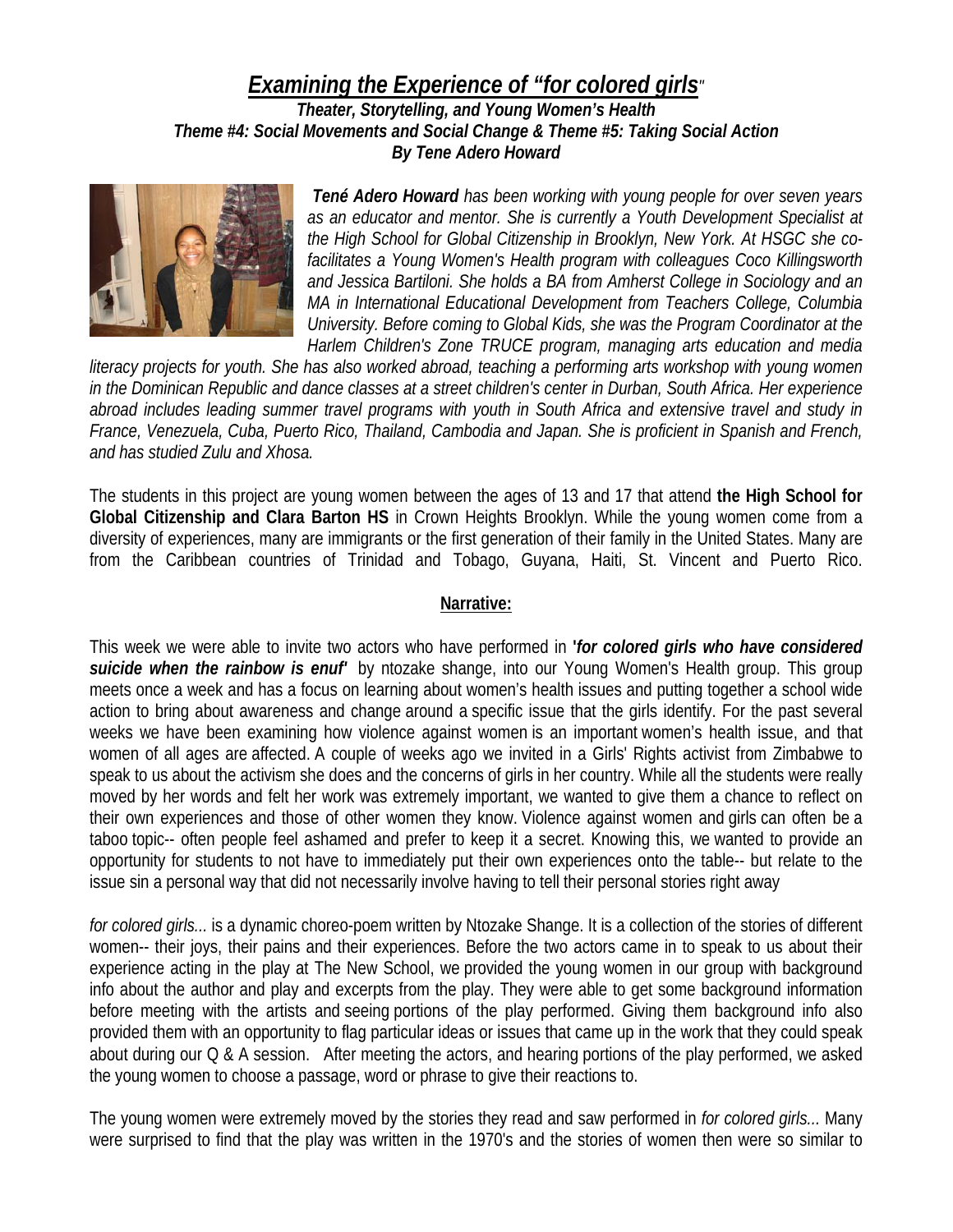those of women and girls in 2007. While there were some concepts we had to deconstruct together in order to understand the details of the story, the emotion of the words was clearly felt by all the students in the class. Hearing and seeing the words come to life through the actors also enabled us to engage in the work on a different level.

We plan to use the experience with the words and performance of *for colored girls...* to provide us with a starting point with the girls to tell their own stories about women's health and well being in their own communities. Both through words and images, we are planning to create a narrative about women and girls' experience that will be exhibited at our school and will be a way to involve the entire school community in a discussion about womens' health and well being.

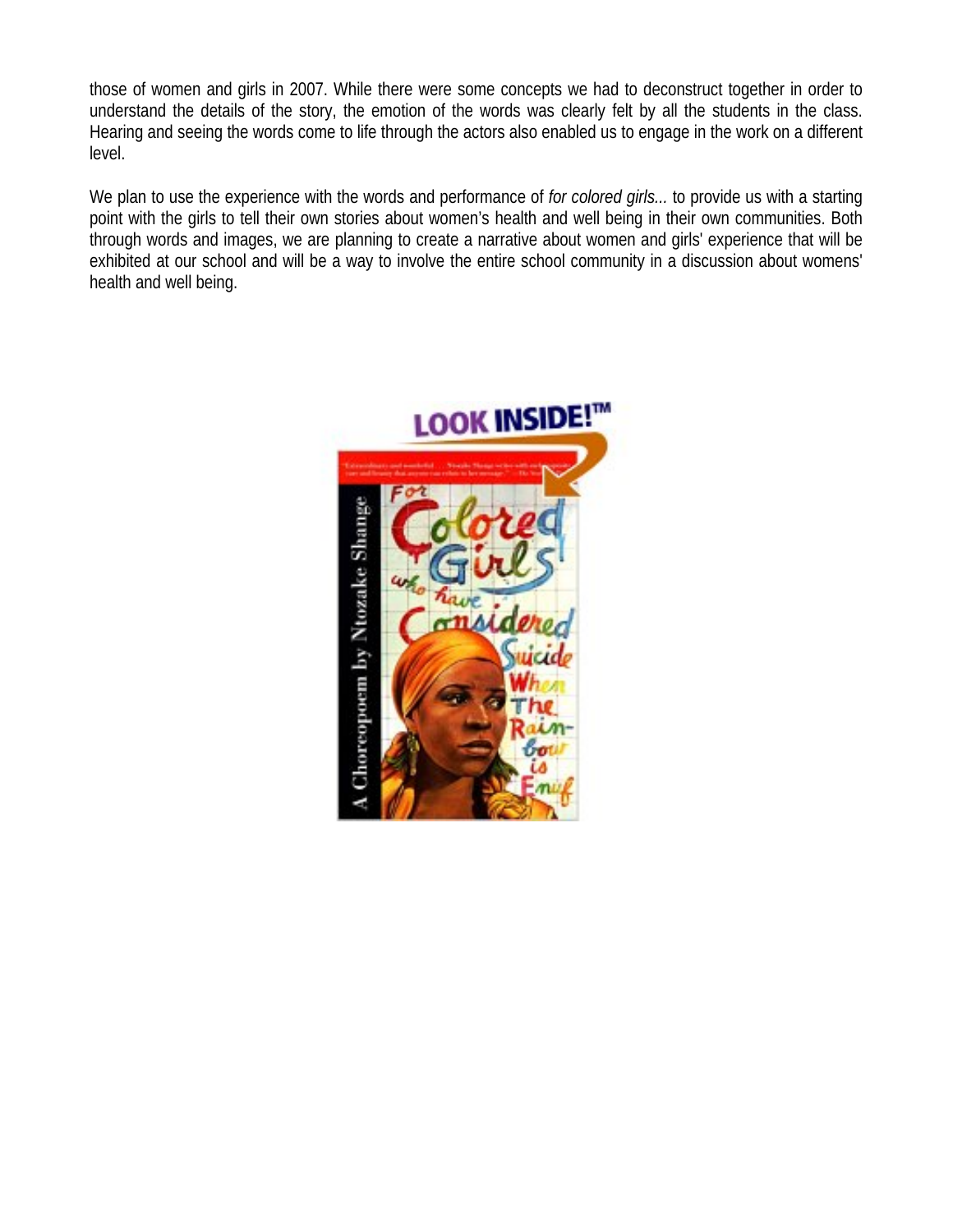## **Hearing the Messages in Music- Hip Hop**

## **"What is your message?"**

**Theme #5: Taking Social Action & Hip Hop By Rachel Ibrahim** 

*Rachel Ibrahim is a Social Worker and Community Organizer in Manhattan and Brooklyn. Of Nigerian, Lebanese, and German-American descent and has taught Civic engagement, service learing, and social change to High School and various other grades for over 6 years.*

**Objective**: Allow students to study the lyrics in music and have the opportunity to create their own positive messages or tell their story through self expression.

**Note**: This activity is geared towards high school aged children, and can be altered to accommodate younger students if other songs are used.

**Note**: This activity may not be completed in one session depending on the depth of the

discussions.

**Materials:** Song lyrics handout, CD's with various artists, styles and languages (include translations if possible), paper and writing utensils. Board or flip chart paper and markers.

#### **Activity:**

- 1. Give students the song lyrics handout and have students take turns reading a verse out loud.
- 2. Have them each write a few lines afterwards on what they believe the song they read was about. Also, allow each student to guess who the artist is. When they are done, play the song for them to hear the artist perform the song.

#### **3. Discussion questions:**

Are you surprised by who the artist is? What kind of message is the artist relating to his listeners? How did the lyrics make you feel? What is your interpretation of the artist's message? Why do you think that? How do you think the artist felt in this song? Why do you think he feels that way? (Address the issues in the song that are raised; i.e. "black people unite"- what does that mean? Why do we need to unite? Why does he say he wants black people to be free? How are black people not free? Do

you agree with him? Etc.)

- 4. Explore the words that make the song powerful by having students list the words in the song that stand out to them. Have students write them on the board.
- 5. Make another list of words that are not in the song that are powerful/meaningful to the students.
- 6. **Discussion Questions**:

Is music powerful? Why?

Can it be used in a good way and a bad way? How? Give examples?

- 7. Have everyone think of one of their favorite songs and write down the lyrics that they know. Below the song ask them to summarize what the song is about without using the words in the song.
- 8. Ask students to think of something that is important to them or that is going on in their life right now and express it. Allow them to be creative in how they express it- ideas could be AND ARE NOT LIMITED TO; writing a poem, song, rap, making a dance, present it in any form to the class, creating a beat (drums or with their hands), beat boxing, etc. Students are not required to share; create the space so that all students feel welcomed to do so.

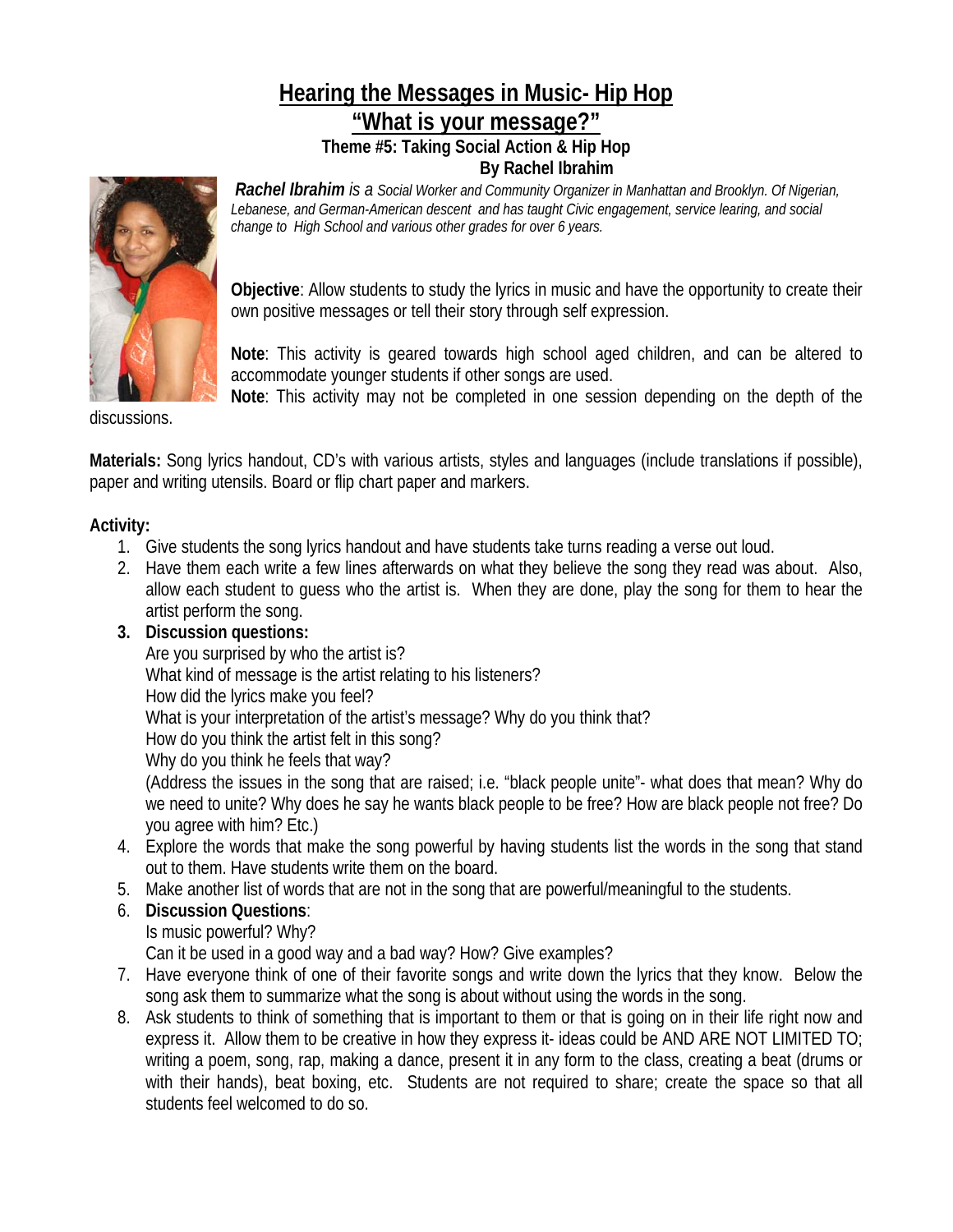**References:** Options for artists to look up: Talib Kweli Nas Mos Def Tupac Marvin Gaye **Common** Lauren Hill **India** Ire

#### **Umi Says lyrics- Mos Def**

I don't wanna write this down, [world... premiere] I wanna tell you how I feel right now [world...premiere] (x2)

Tomorrow may never come For you or me Life is not promised Tomorrow may never show up For you and me This life is not promised

I ain't no perfect man I'm trying to do, the best that I can, With what it is I have (x2)

Put my heart and soul into this song [yes yes]

I hope you feel me From where I am, to wherever you are I mean that sincerely Tomorrow may never come For and me Life is not promised Tomorrow may never appear You better hold this very moment very close to you [right now] Very close to you [right now] So close to you, So- close to you [your moment in history is right now!] Don't be affraid, to let it shine

My Umi said shine your light on the world Shine your light for the world to see My Abi said shine your light on the world Shine your light for the world to see [I want black people to be free, to be free, to be free] My Abi said shine your light on the world [Want black people to be free, to be free, to be free] Shine your light for the world to see [Want black people to be free, to be free, to be free] My Umi said shine your light on the world [Want black people to be free, to be free, to be free] Shine your light for the world to see [Want black people to be free, to be free...]

Sometimes I get discouraged I look around and, things are so weak People are so weak Sometimes, Sometimes I feel like crying Sometimes my heart gets heavy Sometimes I just want to leave and fly away [fly fly fly, like a dove]

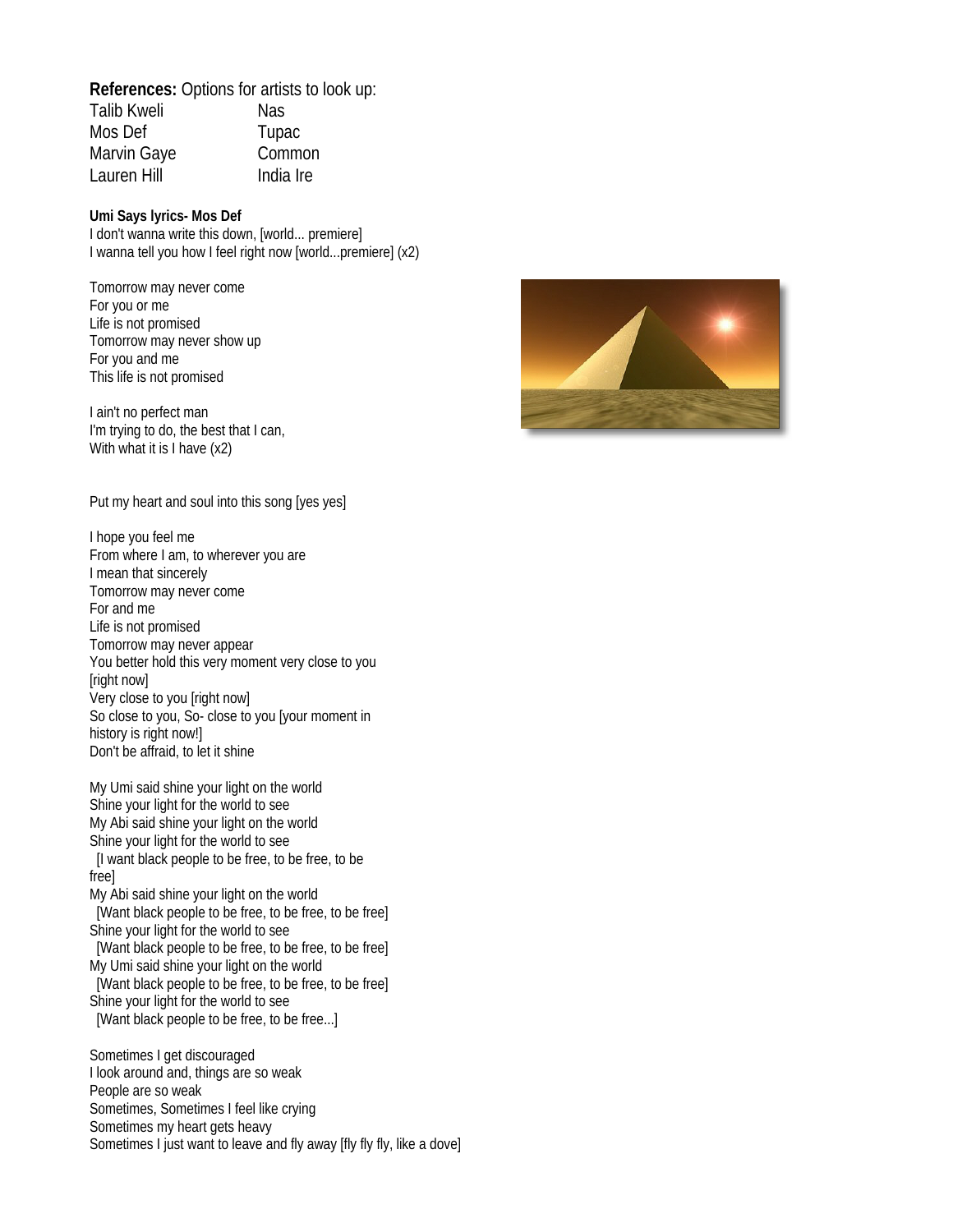Sometimes I don't know what to do with myself [ow!] Passion takes over me I feel like a man Going insane Losing my brain Trying to maintain Doing my thang Hey hey hey hey hey Put my heart and soul into this y'all I hope you feel me Where I am, to wherever you are [ha ha ha ha] Sometimes I don't want to be bothered Sometimes I just want a quiet life, with Me and my babies, me and my lady Sometimes I don't want to get into no war [Black people to be free, to be free...] Sometimes I don't wanna be a soldier Sometimes I just wanna be a man, but

Umi said shine your light on the world Shine your light for the world to see My Abi said shine your light on the world Shine your light for the world to see [I want black people to be free, to be free, to be free] My dreamers said shine your light on the world [Want black people to be free, to be free, to be free] Shine your light for the world to see [Want black people] My elders said shine your light on the world [Hey hey] Shine your light for the world to see

I want black people to be free, to be free, to be free All my people to be free, to be free, to be free Oh black people to be free, to be free, to be free (x2)

That's all that matters to me (x7)

Black people unite and let's all get down Gotta have what, Gotta have that love Peace and understanding One God, one light One man, one voice, one mic Black people unite come on and do it right (x2) Black people unite come on and get down Gotta have what, Love, peace and understanding One God, one voice, one life One man, gon' shine my light Black people unite, now hop up and do it right Black people unite, now come on and do it right Yeah baby that's what I like (x3)

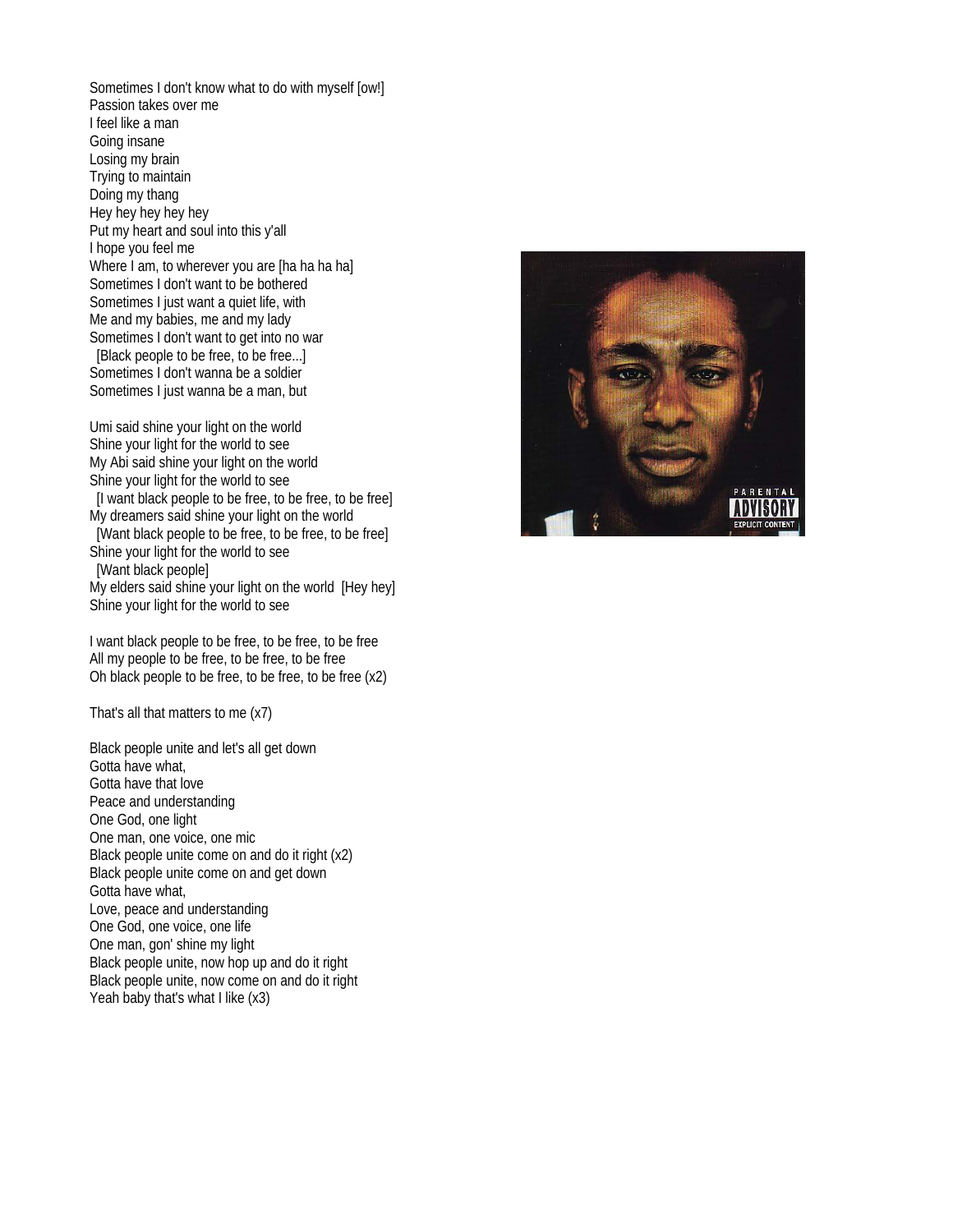## **Social Justice Movements: Making your Voice Heard Through the Media**

**Theme #4: Social Movements & Social Change & Theme #5: Taking Social Action The Written Word for Social Action, by Cara Tait** 



#### *Cara Tait*

*This is my first year teaching in New York City. I am a 9th grade Humanities teacher at the Green School, a brand new high school in Williamsburg, Brooklyn. Prior to arriving in New York I also taught GED reading preparation as well as English as a Second language to senior citizens. I love the use of knowledge as a vehicle for empowerment. All of my work focuses on student interest as well development of analytical skills. I enjoy collaborating and helping people plan their lesson plans or units. I feel that education is a collaborative venture so I am always looking for ways to build with those around me.* 

#### **WHAT IS SOCIAL JUSTICE?**

It is based on the idea of a society which gives individuals and groups fair treatment and a just share of the benefits of society.

#### **WHAT IS A MOVEMENT?**

A series of actions and events taking place over a period of time and working to foster a principle or policy: *a movement toward world peace.* 

#### **WHAT IS A GRASSROOTS ORGANIZATION?**

**Grassroots organizing** is a political practice to create social change. [Grassroots](http://www.reference.com/browse/wiki/Grassroots) organizing is based on the power of the people to take collective action on their own behalf.

#### **WHAT ARE WE DOING?**

During the next 10 weeks, we will study a variety of social justice movements alive in New York City today. We will research issues that New Yorkers face today and see how we can help solve the problems. We will be visited by 4 different Grassroots Organizations, who will give us their spin on the problem. We will then write persuasive editorials that reflect our own views on the issues presented by the grassroots representatives.

After gaining understanding of each movement, we will pick one issue to develop a campaign on how to get young people involved and aware of the issues New Yorkers are facing. We will study social justice movements of the past as a tool to develop campaign strategies. The grassroots organization will return and hear our campaign ideas to see if they can incorporate our ideas in their movement.

#### **BY THE END OF THIS UNIT, YOU WILL BE ABLE TO…**

express a persuasive argument written and verbally incorporate facts and statistics into your argument organize and manage your time for long time projects listen for information

#### **BY THE END OF THIS UNIT, YOU WILL KNOW…**

4 persuasion strategies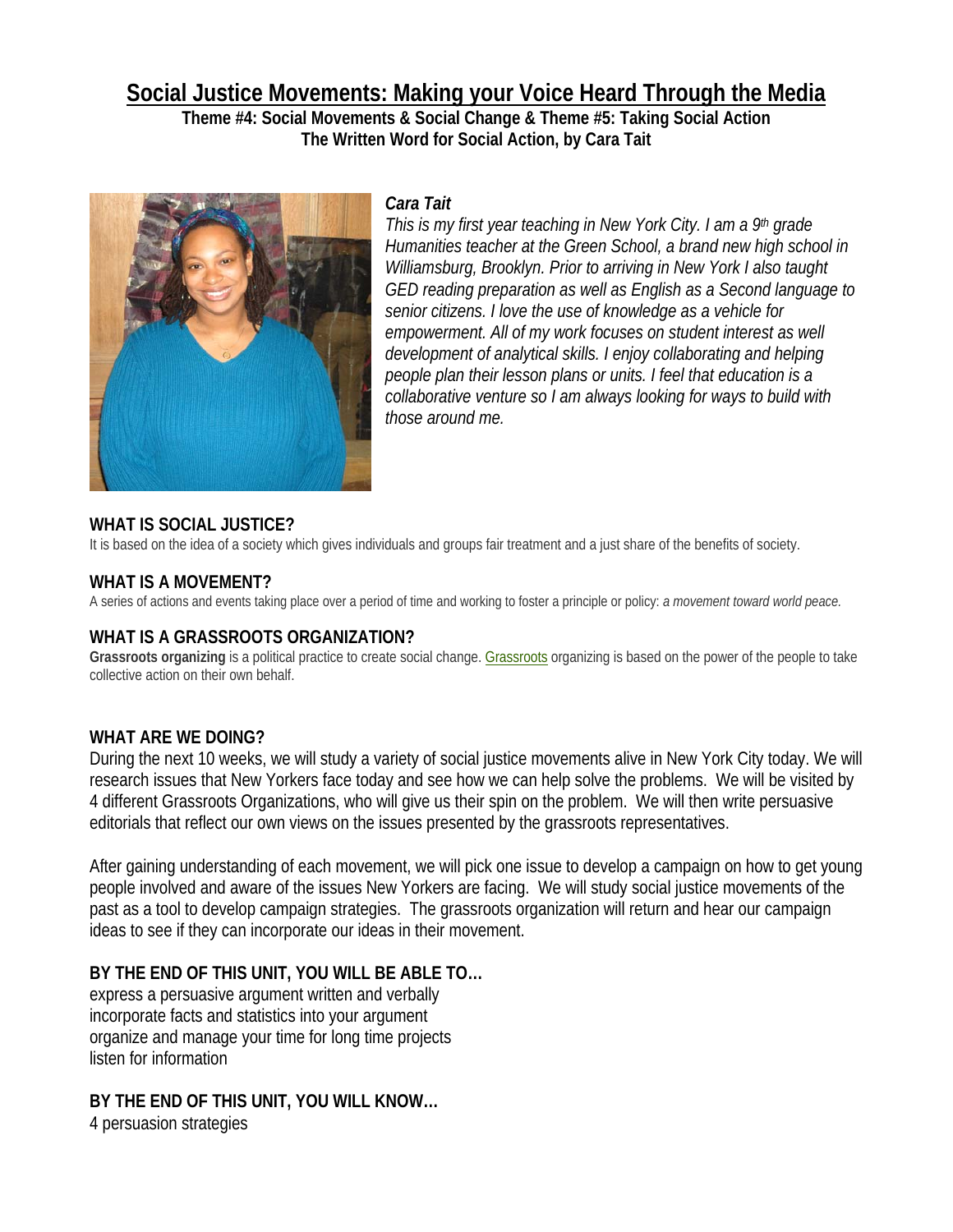4 social justice movements 4 campaign strategies

**BY THE END OF THIS UNIT, WE HOPE YOU BELIEVE…**  WIN-WIN SOLUTIONS MAKE CHANGES LAST LANGUAGE CAN IMPACT CHANGE CHANGE IS POSSIBLE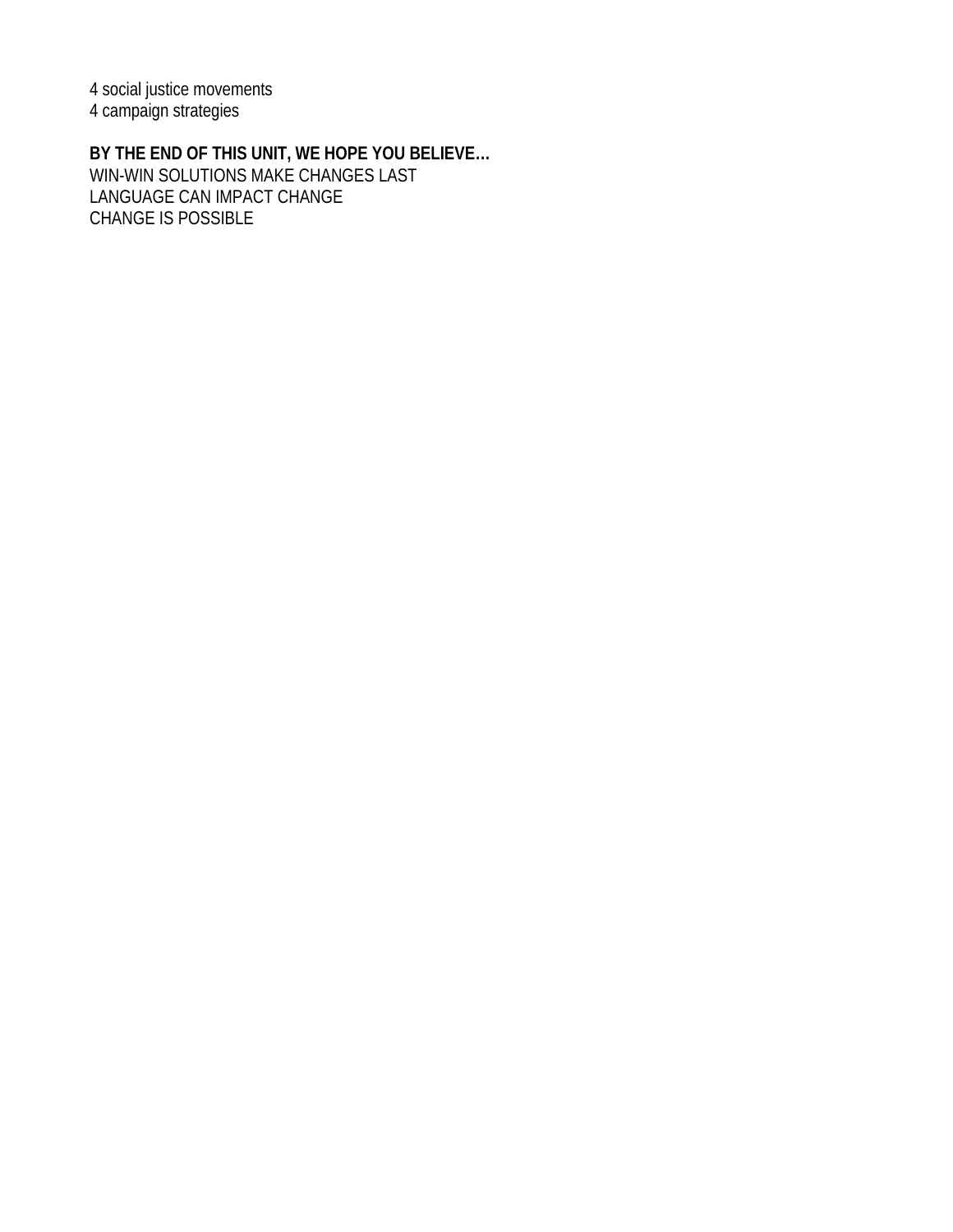#### **PRE-UNIT QUIZ**

**1. CAN YOU NAME 4 SOCIAL JUSTICE MOVEMENTS, EITHER PAST OR PRESENT?** 

#### **2. WHAT ARE 4 DIFFERENT WAYS YOU CAN PERSUADE SOMEBODY?**

#### **3. WHAT ARE 4 WAYS POLITICIANS TRY TO WIN VOTES?**

#### **BY THE END OF THIS UNIT, EVERY STUDENT WILL SCORE 100% ON THIS QUIZ!!!**

**How do we get our voices heard?** 

**For the next four weeks we will be working on Op-Ed pieces. The piece we write will always revolve around the topic that our guest speaker discussed. You will Op-Eds will be due at the beginning of the 6th class meeting for the week. Freedom = Wed (BCUE wk) or Thursday (reg. week)** 

**Revolution = Thus. (BCUE wk) or Friday (reg. week)**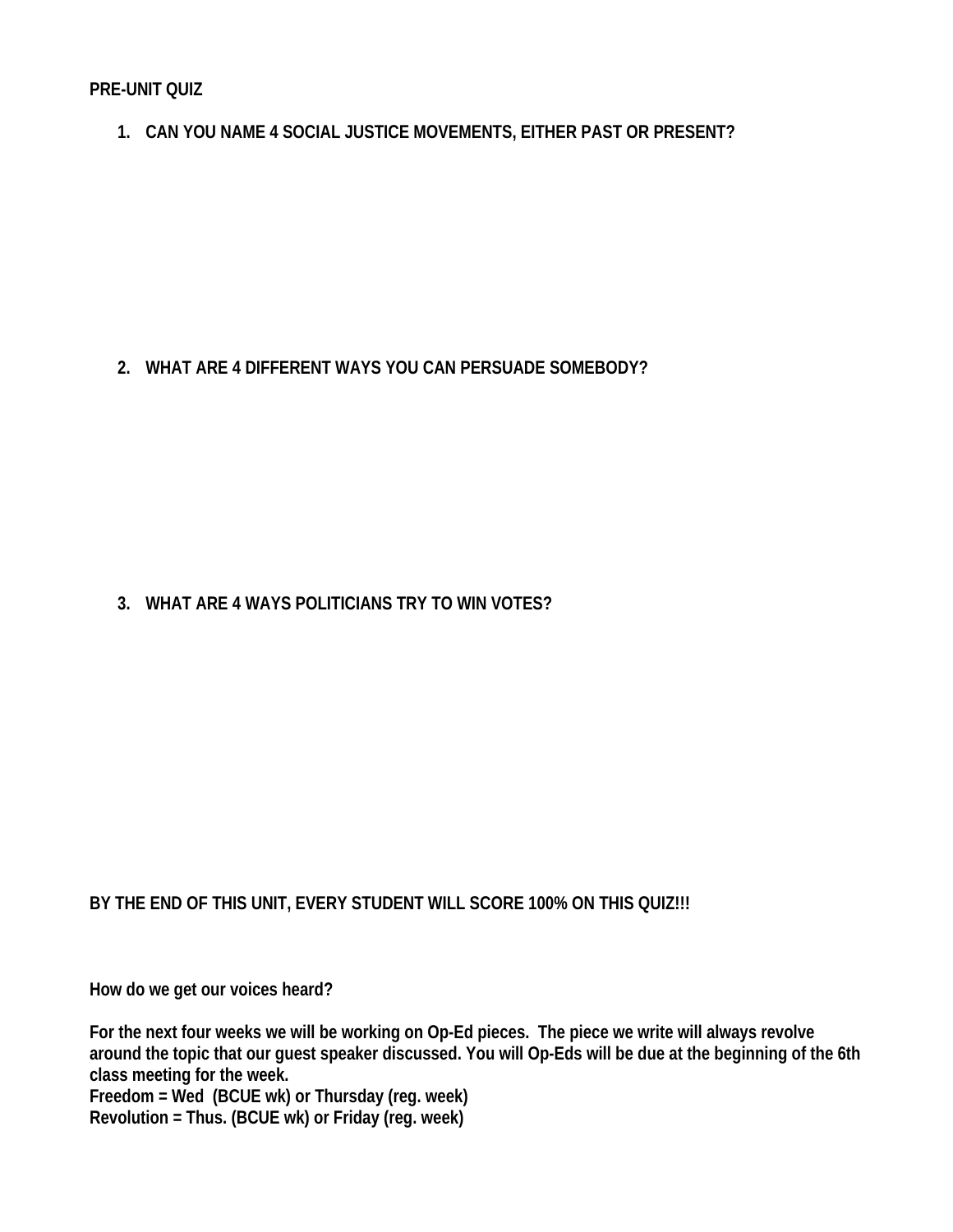#### **ALL WRITING IS DONE IN CLASS**

**Op-Ed articles brief essays that express a personal viewpoint. They are included in order to inform as well as persuade people. They are usually located on the page OPposite of the EDitoral page.** 

**After writing four op-ed pieces, every one of us are going to select one that we will revise and send to a newspaper, magazine or newspaper website for submission to be published! EVERYONE WILL SUBMIT ONE. ALL VOICES ARE IMPORTANT AND NEED TO BE HEARD!** 

**If we are going to submit to professional newspapers, we need to know what professional op-ed articles are written like.** 

**We are going to take a moment to look at an op-ed article. With a partner (or triple), come up with four things that the author did in order to try to get us to agree.** 

- **1.**
- **2.**
- 
- **3.**
- **4.**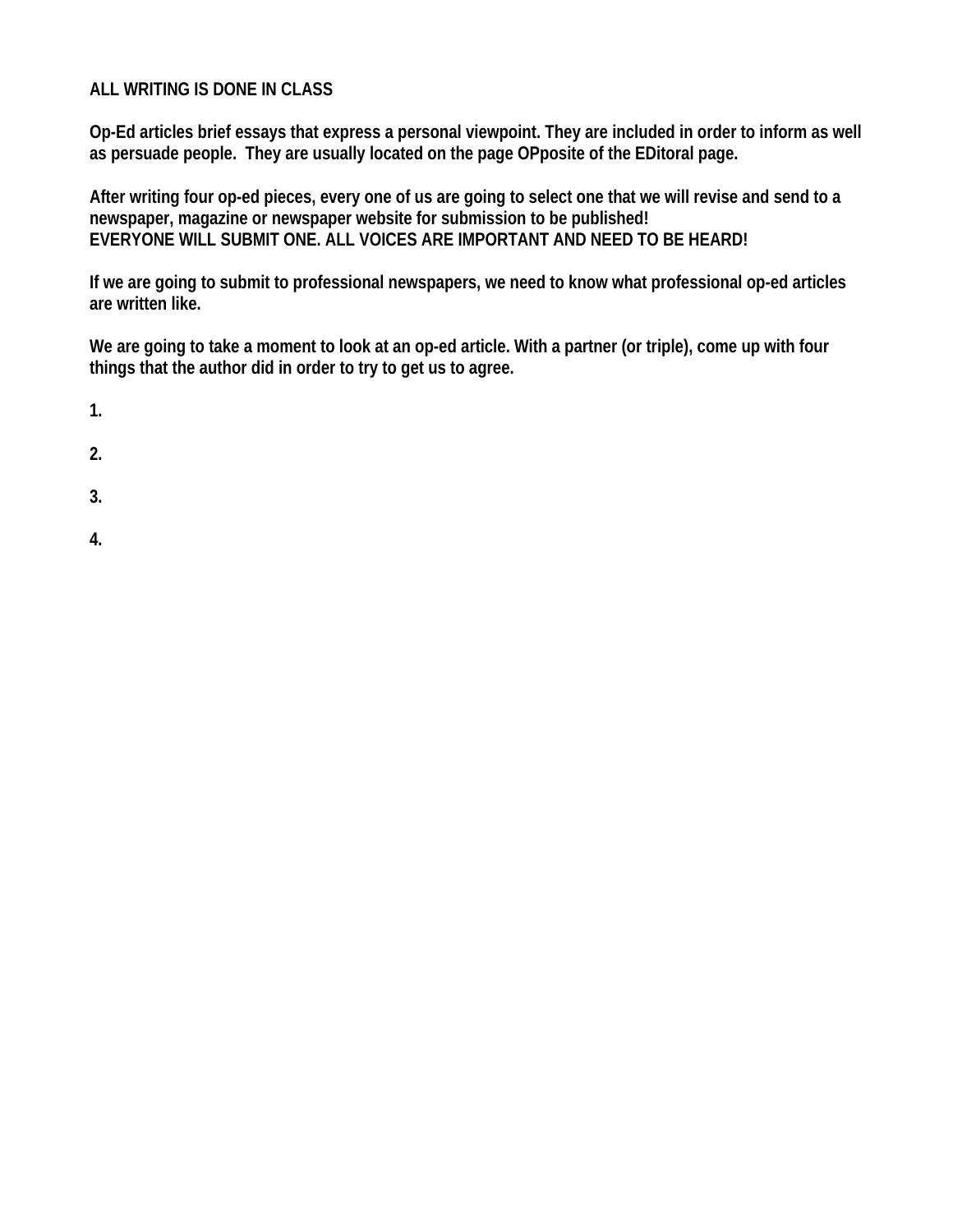**According to Josh Gordon, a well known writer as well as advertisement presenter, he lists five main strategies and the percentage of times that they actually work on people.** 

The top five persuasive strategies:

- Sharing facts: 73.5%
- Offering a solution: 62.1%
- Sharing a new idea: 52.8%
- Telling a story: 51.6%
- Changing a perception: 50.9%

The remaining practices include humor, creating excitement, audience involvement, building trust, inspiration, building a financial case, creating an emotional appeal, getting competitive, and overcoming hostility.

**Each week I am going to be grading you on one of these persuasive strategies and we will discuss how we can truly incorporate the strategy into our writing.** 

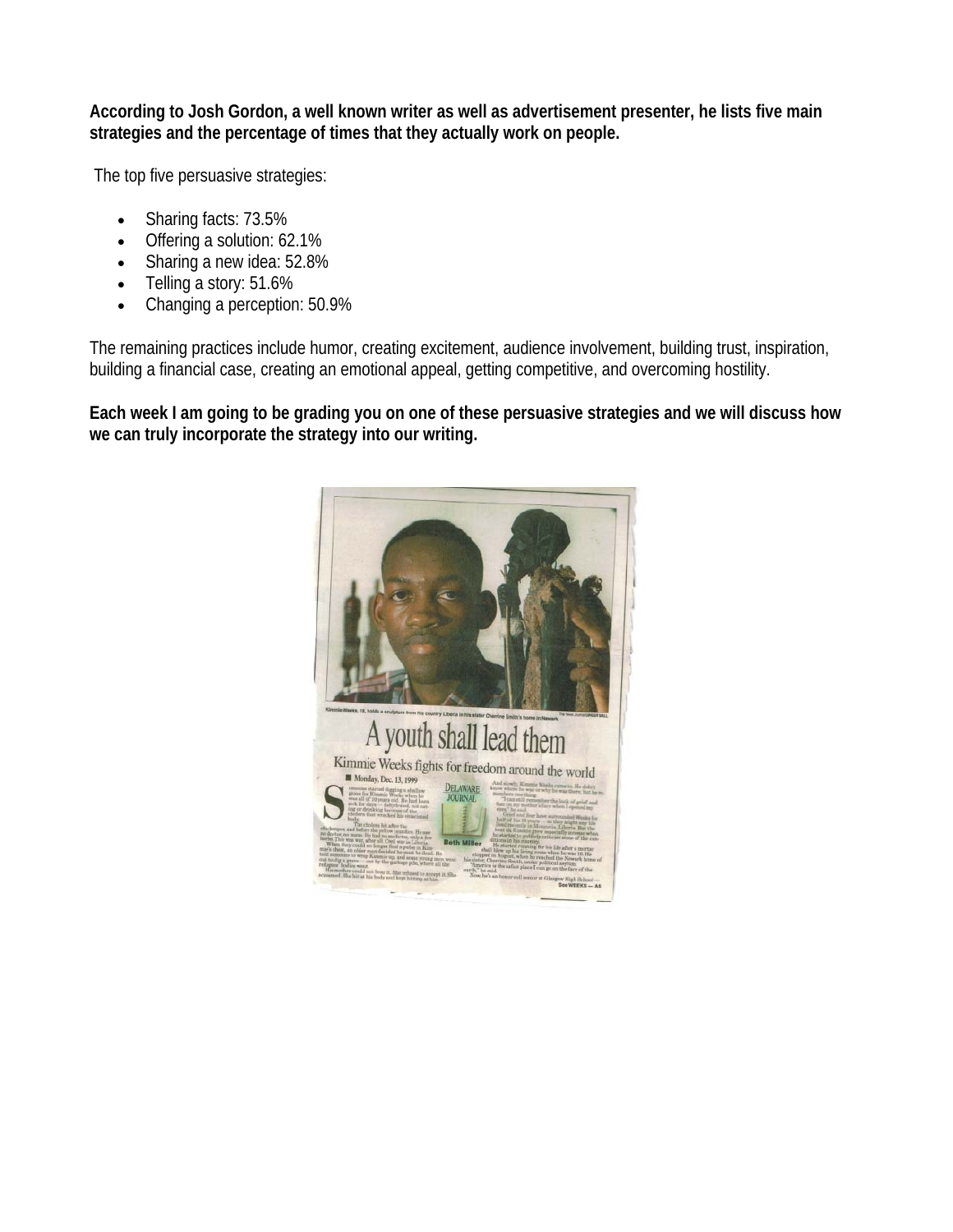## **Teaching Artist and Teacher Directory March 2007**

#### **TEACHING ARTISTS**

*Julia Loiza Gutierrez-Rivera & Juango Gutierrez*  **Afro-Puerto Rican Bomba and Plena music & dance**  Los Pleneros de la 21 1680 Lexington Avenue Room 209 NY, NY 10029 (212) 427-5221 Voice (212) 427 5339 Fax www.losplenerosdela21.org

Juango Gutierrez, teaching artist experience 25+ years pleneros21@aol.com Julia Gutierrez-Rivera, teaching artist experience 3, rioloizapr@yahoo.com

Los Pleneros de la 21 (LP21) is a not for profit organization which serves the Puerto Rican/Latino community. LP21 is also a performing ensemble which preserves the Afro-Puerto Rican traditions of The Bomba and Plena. They are based in "El Barrio," which is East Harlem in New York City. LP21 presents the traditional Bomba and Plena from Puerto Rico in venues all over New York and around the world. They have performed from coast to coast all of the US and Canada and have even performed in Russia and Hawaii.

#### *Alexander LaSalle*

**Afro-Puerto Rican Bomba & Caribbean Music**  Alma Moyo Afro-Puerto Rican Drumming Troupe 2674 Valentine Ave. #3B Bronx, NY 10458 cell: 646 489-1203 alexanderlasalle@yahoo.com www.almamoyo.com Teaching artist experience: 6 years

Alma Moyó is an Afro-Boricua musical group dedicated to the preservation of Puerto Rico's oldest living African musical and cultural tradition, la bomba. Founded in 2002, under the musical direction of Alexander Vale LaSalle from Moca, Puerto Rico, the group's 13 members are a talented mix of musicians, educators and historians dedicated to empowering people of the African Diaspora by sharing Borinquen's potent legacy of bomba music.

#### *Jose Figueroa*

**Afro-Dominican and Haitian music & dance**  Grupo Kalunga 330 East 26th Street Apt. 4G New York, NY 10010 phone: 212-545-8505 Cell: 646-651-8281 grupokalunga@yahoo.com www.myspace.com/grupokalunga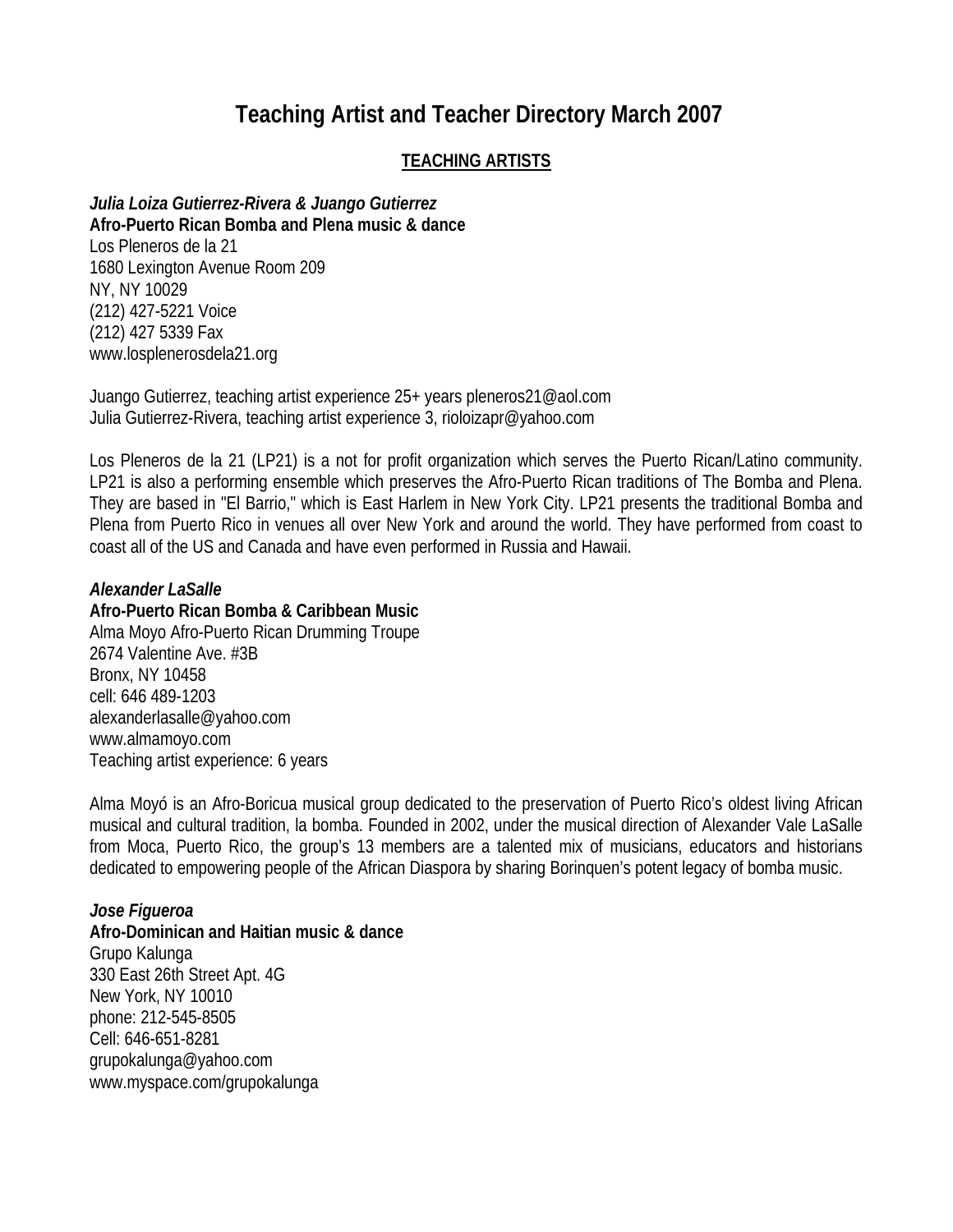Grupo Kalunga Nèg Mawon is a musical dance ensemble that consists of members who have spent most of their lives researching and studying African culture in the Americas. Our aim is to preserve aspects of African tradition and identity existing in Quisqueya–Ayiti, known today as the Dominican Republic and The Republic of Haiti.

#### *Atiba Wilson*

#### **Storytelling & African Drumming**

[AtibaKwabena@songhaidjeli.com](mailto:AtibaKwabena@songhaidjeli.com) or Songhaidjeli@hotmail.com http://www.songhaidjeli.com/ Teaching Experience: 20+

SONGHAI DJELI is a folkloric performance ensemble "livicated" to the traditional beliefs and customs that have evolved out of the experience of Africa and its diaspora. Each presentation is a journey into the culture and history of this singular and yet greatly diverse people.

*Luis Da Silva aka Eli Efi*  **Brazilian Hip Hop Artist**  347-248-3121 luis.eliefi@gmail.com http://www.myspace.com/eliefi Teaching Experience: 5+

Eli Efi (LF) is a hip hop artist that blends banging beats, politics, and a global perspective. LF is a well-known hip hop pioneer in Brasil hailing from São Paulo. In 1988, he founded the politically charged rap group DMN and went on to record five albums receiving praise from the hip hop community and music industry alike. A firm believer that jumping on stage and grabbing a mic isn't enough, LF has worked in numerous community based and political projects. He is a member of Abevic, a neighborhood association that uses hip hop culture to work with young people to promote radical change, critical thinking, and cooperative work. Most recently, he was an educator for a series of arts and political education workshops sponsored by Zulu Nation Brasil in São Paulo. In 2004, Eli Efi left DMN and now continues his musical career alongside DJ Laylo. Laylo hails from the South Bronx by way of the Dominican Republic. Together, they bring hip hop back to a place where MCs rocked alongside DJs to move the crowd but with an international flavor with LF rhyming in Portuguese and Laylo always finding a way to blend some Samba or Salsa into the brew. They have performed throughout the United States, Brasil, Mexico, Colombia, and Chile and have shared the stage with U.S. Based artists such as Styles P, Dead Prez, Talib Kweli, Jean Grae, Jeru da Damaja, Immortal Technique, Ras Kass, Lord Finesse, CL Smooth, and others.

#### *Ayanna Maia Saulsberry*

*T-Shirt Printing & Design, Theater, Poetry, and Hip Hop*  Cell: 646-594-5445 http://www.myspace.com/asky45lovers mielamorena@yahoo.com Teaching Experience: 5 years

More than a playwright and a scholar, Ayanna is a performer, designer, and media arts teacher. She has taught various workshops in the New York Public Schools promoting self-esteem and "coming to voice" in pre-adolescent girls in addition along with audio workshops for social activism and life-enhancing lyricism. As a former member and consultant of various independent and progressive hip-hop music collectives including The Vinyl Junkies and Toni Blackman's Freestyle Union, Ayanna has performed poetry, rhymed, spun records and recorded music since she was a teenager.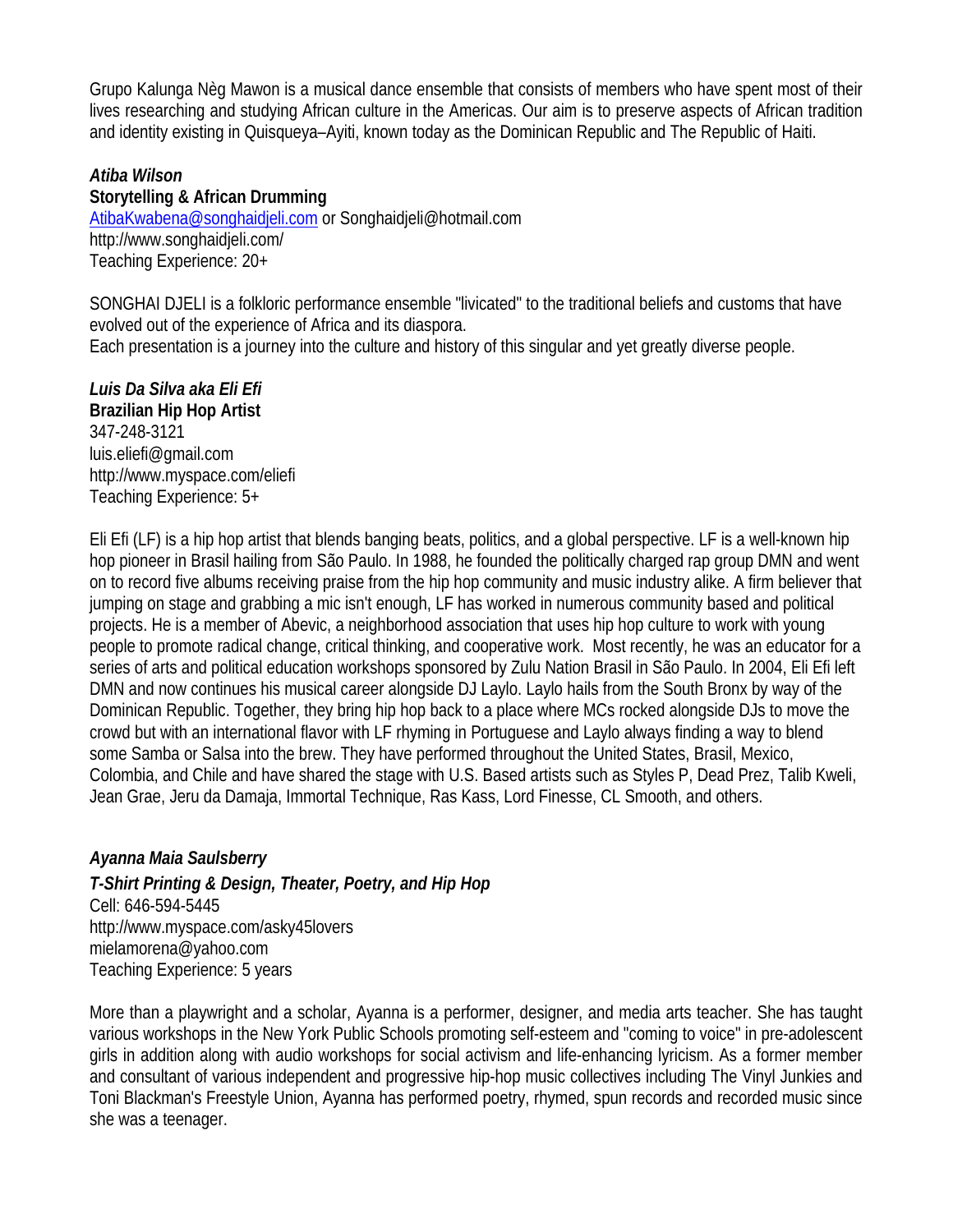#### *Philogene Vilmar & The Baobab Tree*

Mailing Address Only: 310 Convent Ave. New York, NY 10031 Cell: 646-244-0774 baobabwayphil@aol.com http://www.myspace.com/thebaobabtree

The Baobab tree is a: \*Black-Owned Business \*Gallery \*Classroom \*Wood/Workshop and \*Cultural & Community Space Founded 26 years ago, The Baobab Tree was founded by Philogene Vilmar, an artist of Haitian descent that grew up in New York. Phil's store and community place has always been on Amsterdam Avenue in Harlem, with only one move since its founding. Dedicated to servicing the art and Harlem community, the Baobab is a black-owned business that provides art services and community programs.

## **TEACHERS/EDUCATOR/TEACHING ARTIST PARTICIPANTS**

#### *Manuela Arciniegas*

*Founder & Director, Arts Organizer The Legacy Circle c/o CCCADI 408 West 58 Street NY NY 10019 [Manuela@thelegacycircle.org](mailto:Manuela@thelegacycircle.org)* [www.thelegacycircle.org](http://www.thelegacycircle.org/) Race/Ethnicity: Afro-Dominican 212-307-7420 ext. 3012 Cell: 646-924-7187

#### *Angela Dixon*

*Teaching Artist Whedco Afterschool program, Bronx* 262 Taafe Place, Apt. 508 Brooklyn, NY 11205 phone: 646-662-5249 email: angela.dixon@nyu.edu Race/Ethnicity:Multiethnic -- Black American/Thai Years and Grades taught: 3 months, 5th through 8th Subjects taught: Dance, Cultural Arts, Music

#### *Rachael Ibrahim*

*Social Worker/ Community Organizer Manhattan and Brooklyn* 676 Park Place, Apt. 3 Brooklyn, NY 11216 phone: 269-267-1356 email: Rachael.Ibrahim@gmail.com Race/Ethnicity: Nigerian, Lebanese, German-American Years and Grades taught: All- prefer High School, 6 years Subjects taught: Civic Engagement, Service Learning, Social Change

#### *Tene A. Howard*

*Educator/Youth Development Specialist High School for Global Citizenship, Brooklyn* 5000 Broadway, 6N New York, NY 10034 home phone: 212-567-8696 cell: 917-747-6095 (better than home) email: teneahoward@gmail.com Race/Ethnicity: Guyanese American/ Black Subjects taught: Social Studies, Dance, Social Activism, Media Production, Youth Development Years and Grades taught: 7th grade - 12th grade, 7 years

#### *Ayana Saulsberry*

*Teacher/Artists/Health Educator Brooklyn/Manhattan* 305 Ocean Avenue, #Q8 Brooklyn, New York 11225 cell: 646-594-5445 email: mielamorena@yahoo.com Race/Ethnicity: Black Years and Grades taught: 5th - 12th, 5 years Subjects taught: Hip Hop (Literacty via Lyricism), African Diaspora Aesthetics

#### *Cara Tait*

*Educator/English Teacher The Green School* 223 Graham Avenue Brooklyn, New York 11203 phone: 718-757-5889 Race/Ethnicity: Cuban/ African American Subjects taught: English, Humanities Years and Grades taught: 2 years, 9th, 11th and 12th